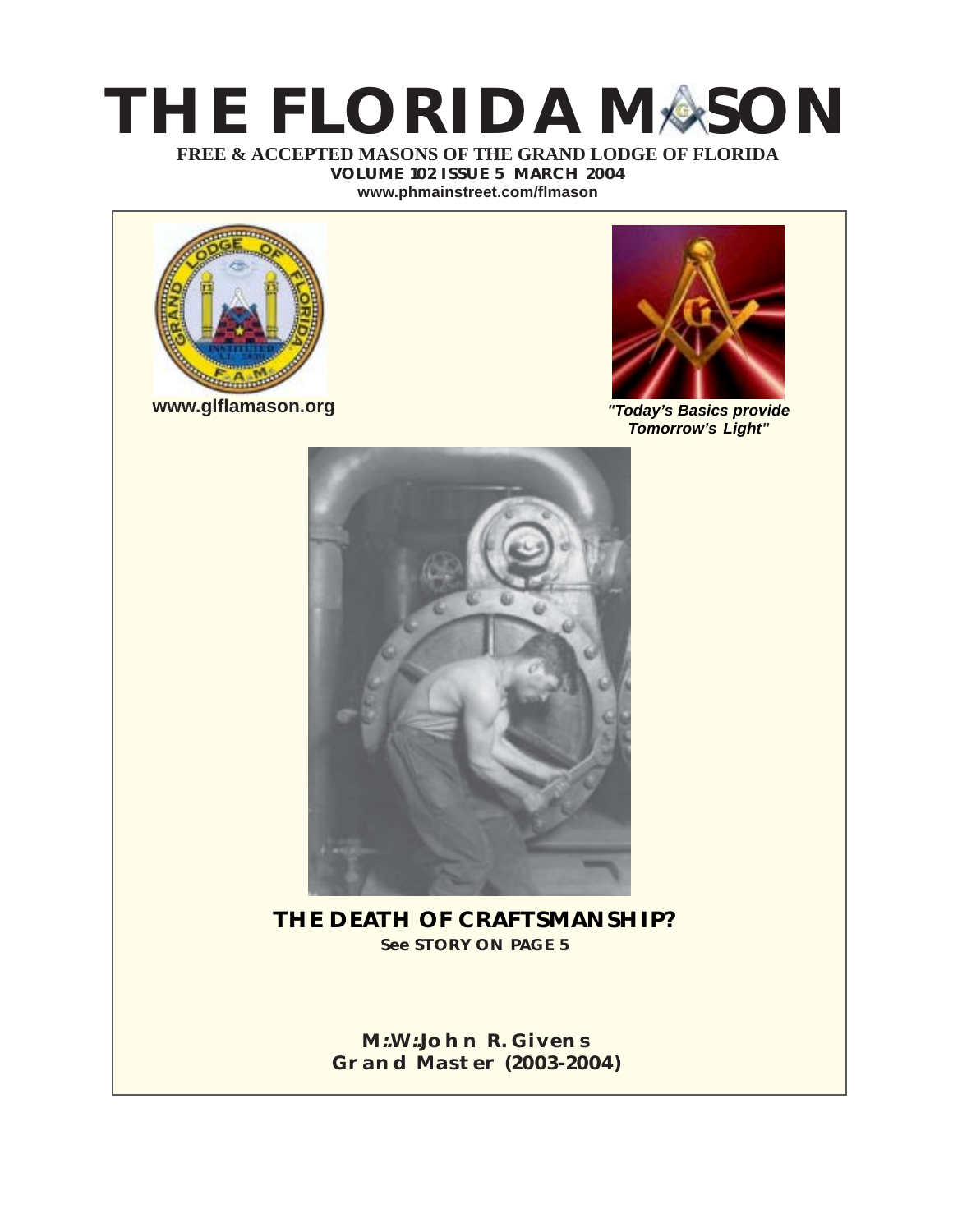# **THE FLORIDA MASON**

**VOLUME 102 ISSUE 5 MARCH 2004 [htp://www.phmainstreet.com/flmason/](http://www.phmainstreet.com/flmason/)**

#### **EDITOR**

W*:.* Tim Bryce, PM P.O. Box 1637 Palm Harbor, FL 34682-1637 Tel: 727/786-4567 Fax: 727/786-4765 E-Mail: [timb001@attglobal.ne](mailto:timb001@attglobal.net)t

#### **BUSINESS MANAGER**

State Chairman, Public Relations & Publicity R*:.*W*:.* Robert Harry, PDDGM 5337 Riverview Drive St. Augustine, FL 32080 Tel: 904/461-0171 (H) Tel: 904/806-1255 (O) E-Mail: rharryjr@aol.com

#### **PUBLISHER**

The Most Worshipful Grand Lodge of Free and Accepted Masons of Florida **Located at:** 220 Ocean Street, Jacksonville, FL 32202 **Mailing Address:** P.O. Box 1020, Jacksonville, FL 32201-1020 Tel: 800/375-2339 WWW: <http://www.glflamason.org/>

#### **Grand Lodge Elected Officers for 2003-2004**

Grand Master - M*:.*W*:.* [John R. Givens, PDDG](mailto:johgive@aol.com)M Deputy GM - R*:.*W*:.* [Elmer Coffman, PDDGM](mailto:ecoffman45@aol.com) SGW - R*:.*W*:.* John F. Kavanaugh JGW - R*:.*W*:.* Robert Trump Grand Treasurer - M*:.*W*:.* J. Roy Crowther Grand Sec.- M*:.*W*:.* [Roy Connor Sheppard, PGM](mailto:grsec@glflamason.org)

#### **GRAND MASTER'S CHARITY**

 The Masonic Home of Florida Corner of 1st Street North & 30th Avenue North 3201 1st Street NE St. Petersburg, FL 33704 Tel: 727/822-3499 Fax: 727/821-6775 E-Mail: [masonichm@aol.com](#page-565-0) [http://www.phmainstreet.com/mashome/](#page--1-0)

#### **GRAND MASTER'S THEME**

*"Today's Basics provide Tomorrow's Light"*

# **IN THIS ISSUE**

| Editor's Message - "Lodge Consolidations"                                             | 3  |
|---------------------------------------------------------------------------------------|----|
| Down the Road (Calendar of Events)                                                    | 4  |
| THE DEATH OF CRAFTSMANSHIP (cover)                                                    | 5  |
| <b>NEWS FROM AROUND THE STATE</b>                                                     |    |
| Orange Park Lodge Installs Fathers and Sons                                           | 8  |
| Gulf Beach Lodge Installs New Officers                                                | 8  |
| Firefighters Put On Master Mason Degree                                               | 9  |
| Acacia Lodge Installation                                                             | 10 |
| Mayo Lodge Celebrates Its 113th Birthday                                              | 10 |
| Hibiscus Lodge Doesn't Fiddle Around!                                                 | 11 |
| 4th Annual Suncoast Masters & Wardens Trapshoot                                       | 12 |
| Masons Present Picture of George Washington<br>to Bushnell National Memorial Cemetary |    |
| <b>MASONIC EDUCATION, OPINIONS &amp; POETRY</b>                                       |    |
| A Wonderful Masonic Tale<br>- W:.Gil Weisman, PM                                      | 14 |
| Masonry Needs Masons - W: Gil Weisman, PM                                             | 14 |
| Freemasonry in Florida<br>- M.W.J. Roy Crowther, PGM                                  | 15 |
| <b>Turn Something Negative Into</b><br>Something Positive - W: Tim Bryce, PM          | 19 |

| Ideal of a Freemason - Bro. C.J. Jennings                | 20  |
|----------------------------------------------------------|-----|
| The Grand Lodge of Ireland<br>- W: William K Houston, PM | -21 |

AND FINALLY... - *"Comings and Goings"* 23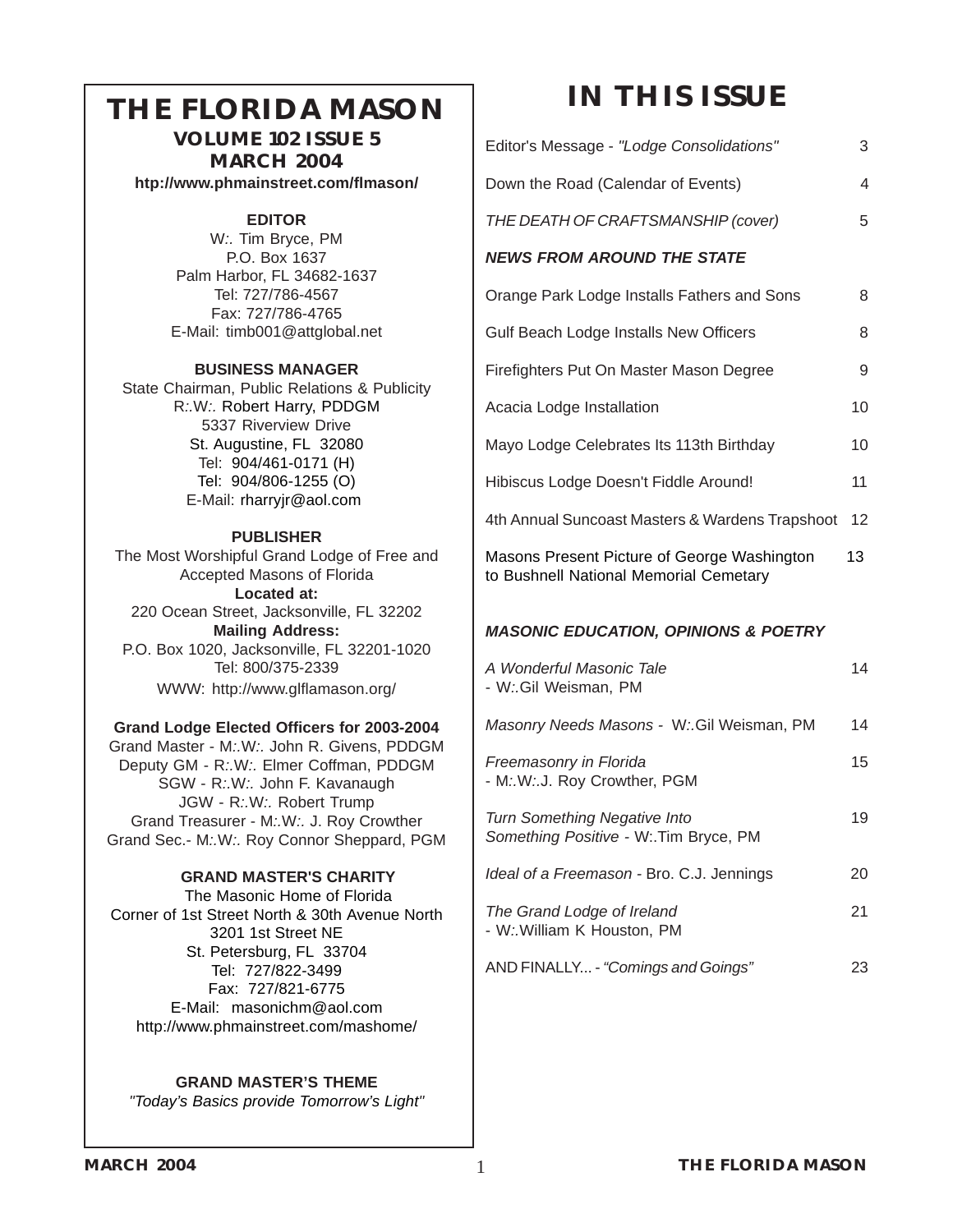

#### *FUND RAISING IDEA!!!*

#### **Double your money!!**

Here's how it works - Purchase TEN copies of the compact disc (CD), "*Songs Of Freemasonry*" for \$7.50 each (that's \$75.00 for TEN) then sell each CD for \$15.00, the same price the artist sells them for. You make \$150.00!! Subtract your groups \$75.00 investment and you've profited \$75.00. For each CD sold, your group will make \$7.50. For orders of 150 CDs or more, the price per CD drops to \$6.50--that's a profit of \$1,275.00!!!!

> - Bro.Dan Hall danmando@comcast.net http://www.danhall.com/

#### *Your ad would look great here!*

Contact Tim Bryce to place an order: Tel: 727/786-4567 E-Mail: [timb001@attglobal.net](mailto:timb001@attglobal.net)

Advertising rates are posted on this page.

*THE FLORIDA MASON* is the official magazine of the Most Worshipful Grand Lodge of Free & Accepted Masons of the State of Florida. It is published bi-monthly and made freely available to Masons and friends of the fraternity.

Opinions expressed by individual contributors are their own and do not necessarily reflect official position of the Grand Lodge of Florida unless so stated.

*THE FLORIDA MASON* encourages submission of articles and pictures, but the editor reserves the right to edit or reject any article for any reason, and to use only as needs and policies dictate and space permits. Articles and pictures should be sent to the Editor.

Articles can be submitted through *THE FLORIDA MASON's* web site; also, copies of the publication can be downloaded from there as well:

#### **<http://www.phmainstreet.com/flmason/>**

Permission to reprint original articles in *THE FLORIDA MASON* is ganted to all recognized Masonic publications providing credit is given the author and *THE FLORIDA MASON*. Copyright © 2004 by the Most Worshipful Grand Lodge of Free & Accepted Masons of Florida (also known as the "Grand Lodge of Florida"). All rights reserved.

#### **ADVERTISING RATES**

The following rate card is based on an annual run of 6 issues per year.

| 1/20 page (25/32" X 3+3/4")                        | \$135.00   |
|----------------------------------------------------|------------|
| Business card size (2" X 3+3/4")                   | \$225.00   |
| 1/4 page (horizontal) (2+5/16" X 7+5/8") \$ 375.00 |            |
| 1/4 page (vertical) $(4+5/8" \times 3+3/4")$       | \$ 375.00  |
| 1/3 page $(3" X 7+5/8")$                           | \$450.00   |
| 1/2 page $(4+3/4" X 7+5/8")$                       | \$675.00   |
| FULL PAGE (9+1/2# X 7+5/8")                        | \$1,125.00 |
| CLASSIFIED (50 words or less)                      | \$ 20.00   |

CLASSIFIEDS: A lodge may like to post their location and meeting times so that visiting Brothers will know when and where the lodge will meet. These classified ads would be inexpensive and would have statewide coverage. Even District Deputy Grand Masters might list their official visits so all members could make plans to attend. The list of possibilities for classified advertising is endless.

**Call W***:.* **[Bro. Tim Bryce](mailto:timb001@attglobal.net) to place an order: 727/786-4567**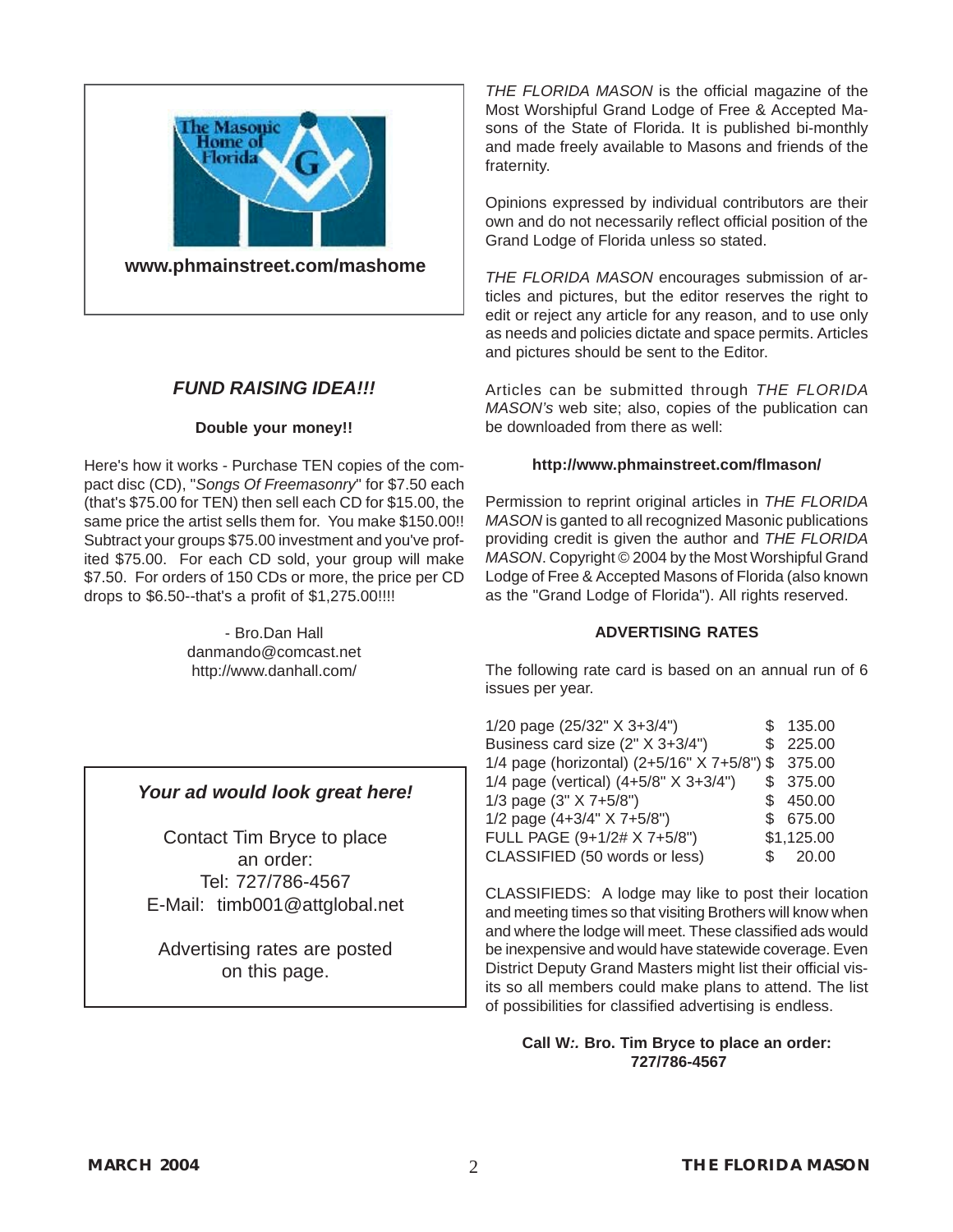# **EDITOR'S MESSAGE**

#### *"Lodge Consolidations"*

This past year I witnessed several Lodge consolidations in Florida; in the Tampa Bay area alone...

\* East Gate Lodge No. 355 moved in with Sutherland Lodge No. 174

\* High Twelve Lodge No. 317 moved in with Community Lodge No. 292

\* Palma Ceia Lodge No. 290 moved in with Fellowship Lodge No. 265

I refrain from using the term "merger" since this is most definitely not the intent. Such consolidations are to be expected as membership declines and the cost of living goes up. As any businessman will tell you, when a franchise is struggling, the only alternative is to either shut it down completely or consolidate it with another. I don't think we're ready to shut our Lodges down, but the economic reality is that it is time to consolidate our financial resources in order to continue operations. I believe these consolidations, such as those mentioned above, are just the tip of the iceberg and we'll see more of them in the next few years. Now is the time to consider grouping Lodges together and construct new facilities that are state of the art for hosting multiple Lodges and associated Masonic bodies. Many will resist this due to the historical nature of our buildings and the traditions associated with them. But unless we get a groundswell of new members, we will have to swallow our pride and consider alternatives. Ignoring this problem is only to deny the inevitable. Now is the time to start talking about reality. It doesn't just make sense, it is the smart thing to do.

#### **SKILLS INVENTORY**

Please be advised that I have introduced a new "Skills Inventory" to *THE FLORIDA MASON* web page, specifically at:

http://www.phmainstreet.com/flmason/skills.htm

The intent is to catalog the talents and expertise of Florida Masons. Hopefully, you will find it useful.

Please do not hesitate to Bookmark the web page or establish a link to the new page.

#### **FEATURED WEB SITE OF THE MONTH**

*THE FLORIDA MASON* was recently honored to receive the "King Edward Lodge Web Site of the Month" in January:

http://members.shaw.ca/ke93/SiteoftheMonth.htm

What makes this special is that this award represents one of the most reputable web site awards around. The award was devised by Bro. Greg Balla (ke93@shaw.ca) of King Edward Lodge No. 93 A.F.& A.M. in Winnipeg, Manitoba, Canada.

Thanks Bro. Balla for the recognition.

*Keep the faith!*

#### **W***:.***[Tim Bryce](mailto:timb001@attglobal.net), PM [timb001@attglobal.net](mailto:timb001@attglobal.net)** *Editor*

P.S. Don't forget to add me to your Trestleboard mailing list:

Tim Bryce P.O. Box 1637 Palm Harbor, FL 34682-1637

For a list of other Grand Lodge e-zines and Florida Trestleboards, please see our web site at:

<http://www.phmainstreet.com/flmason/>



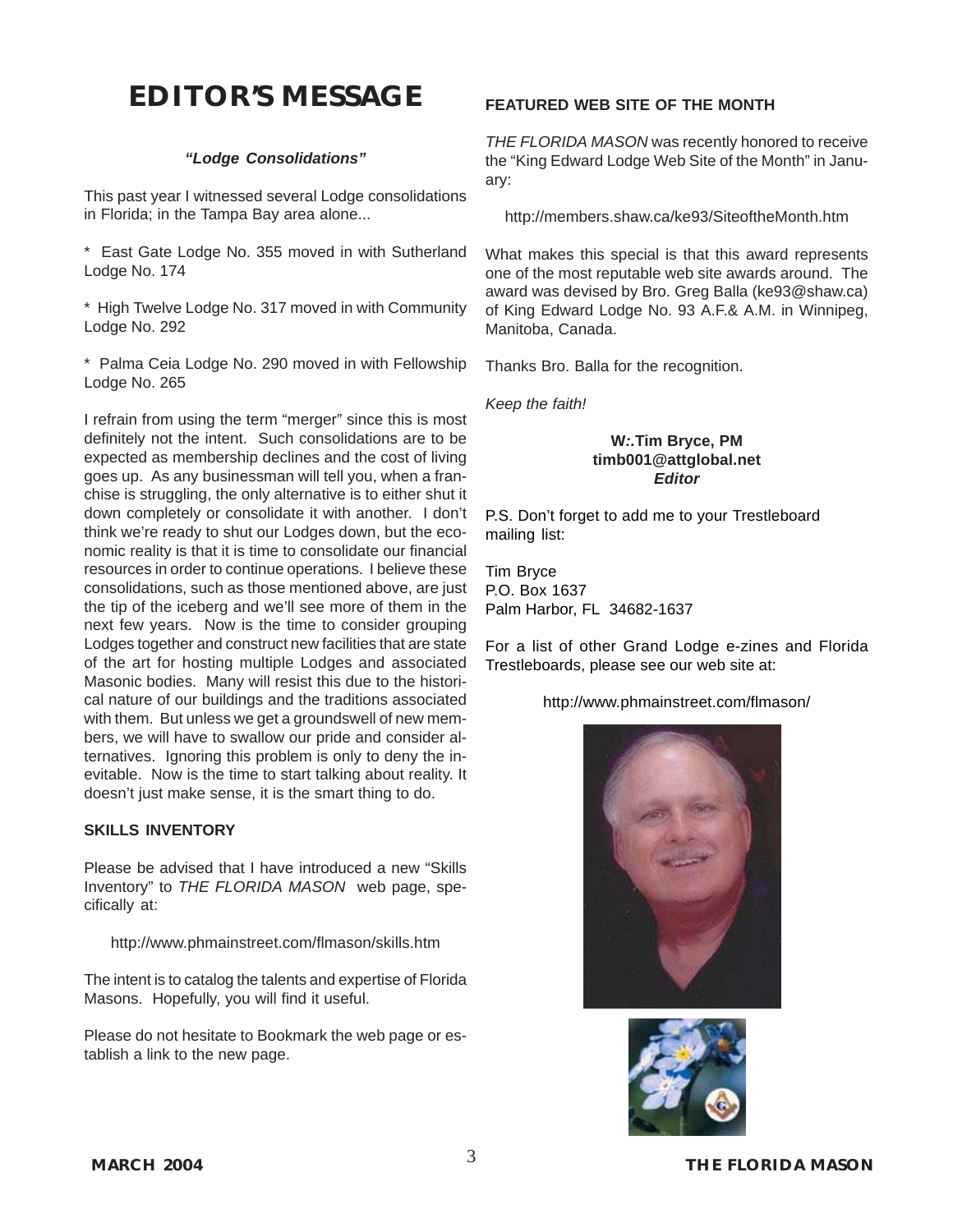# <span id="page-4-0"></span>**DOWN THE ROAD Calendar of Events**



For the Grand Master's Itinerary, see: http://www.glflamason.org/ Grand\_masters\_itinerary1.htm For other Grand Lodge activities, please see: http://plus.calendars.net/gloffla/ or <http://www.glflamason.org/>

#### **Thursday, March 4th**

The Grand Master's Birthday (39 again!)

#### **Saturday, March 6th, 4:30pm**

Outdoor MM Degree Sponsored by Joppa Lodge No. 4, Old Town. For info: W*:.*[Eric Daniels, PM, PDI,](#page-10-0) 352/ 542-2470

#### **Sunday, March 7th, 1:30pm**

Grand Master's Charity Softball Game: Clearwater Lodge No. 127 vs. Sutherland Lodge No. 174; to be held at Sunderman Field, Palm Harbor. For info: W*:.*[Tim Bryce,](mailto:timb001@attglobal.net) [PM,](mailto:timb001@attglobal.net) 727/786-4567

#### **Sunday, March 14th, 8:00am-1:00pm**

Pancake Breakfast @ [Star Lodge No. 78](#page-9-0), Largo. For info: star\_lodge\_78@hotmail.com, 727/585-2485

#### **Sunday, March 14, 2004, 5:00pm**

Ortega Freemasons at: The Florida Yacht Club, Astor Room, 5210 Yacht Club Road, Jacksonville, FL 32210 Tel: 904/387-1653. For info, contact Bill Wood at 904/ 778-8685.

#### **Wednesday, March 17th, 8:00pm**

SunCoast Masters & Wardens Association meeting (Dists, 20 & 21) at [Star Lodge No. 78](#page-9-0), Largo. For info, call the Secretary, R*:.*W*:.*Ron McMillan, 727/539-1645. Dinner: 7:00pm, Meeting: 8:00pm. Open to all Master Masons.

#### **Thursday, March 18th, 5:30pm**

Railroad Degree (MM) @ [Brandon Lodge No. 114,](#page-9-0) Brandon. For info: webmaster@brandonlodge.org, 813/ 689-4221

#### **March 20th, 8:00am-10:00am**

Breakfast @ Fellowship Lodge No. 265, Tampa For info: Secretary@fellowship265.org, 813/876-9179

#### **Sunday, March 21st, 11:00am**

Grand Lodge Board of Trustees Meeting at the [Masonic](#page--1-0) [Home,](#page--1-0) St. Petersburg.

#### **March 26th, 7:30pm**

Dist. 22 & 23 Masters & Wardens Association meeting @ Fellowship Lodge No. 265, Tampa.

#### **Saturday, March 27th, 9:00am**

Zone 6 School of Instruction at: Scottish Rite Masonic Ctr., Tampa, 813/886-0578

#### **Saturday, April 3rd, 11:00am-4:00pm**

Annual Fish Fry @ Hyde Park Lodge No. 370, Jacksonville. For info: david\_j\_martino@comcast.net 904/786-2872

#### **Saturday, April 3rd, 9:00am**

Floral City Lodge Spring Trap Shoot @ Robinson Ranch Trap and Skeet Club, Dunnellon; Tel: 352/487-7396. For info: R*:.*W*:.*Earl Garlock, 352/344-5096 or e-mail: locoengr@tampabay.rr.com / hobby4636@intergate.com

#### **Saturday, April 17th, 9:00am**

4th Annual SunCoast Masters & Wardens Trapshoot, Odessa. Proceeds benefit the Association's Scholarship Fund. For info: W*:.*[Tim Bryce, PM,](mailto:timb001@attglobal.net) 727/786-4567

#### **April 23rd, 7:30pm**

Dist. 22 & 23 Masters & Wardens Association meeting @ Fellowship Lodge No. 265, Tampa

#### **May 30th - June 2nd**

175th Annual Grand Communications in Jacksonville Adam's Mark Hotel Tel: 904/633-9095 Reservations: 800/444-2326

*Got an important date you want listed here? Send your announcements to THE FLORIDA MASON either through our web site at:*

> <http://www.phmainstreet.com/flmason/> Or e-mail it to [timb001@attglobal.net](mailto:timb001@attglobal.net)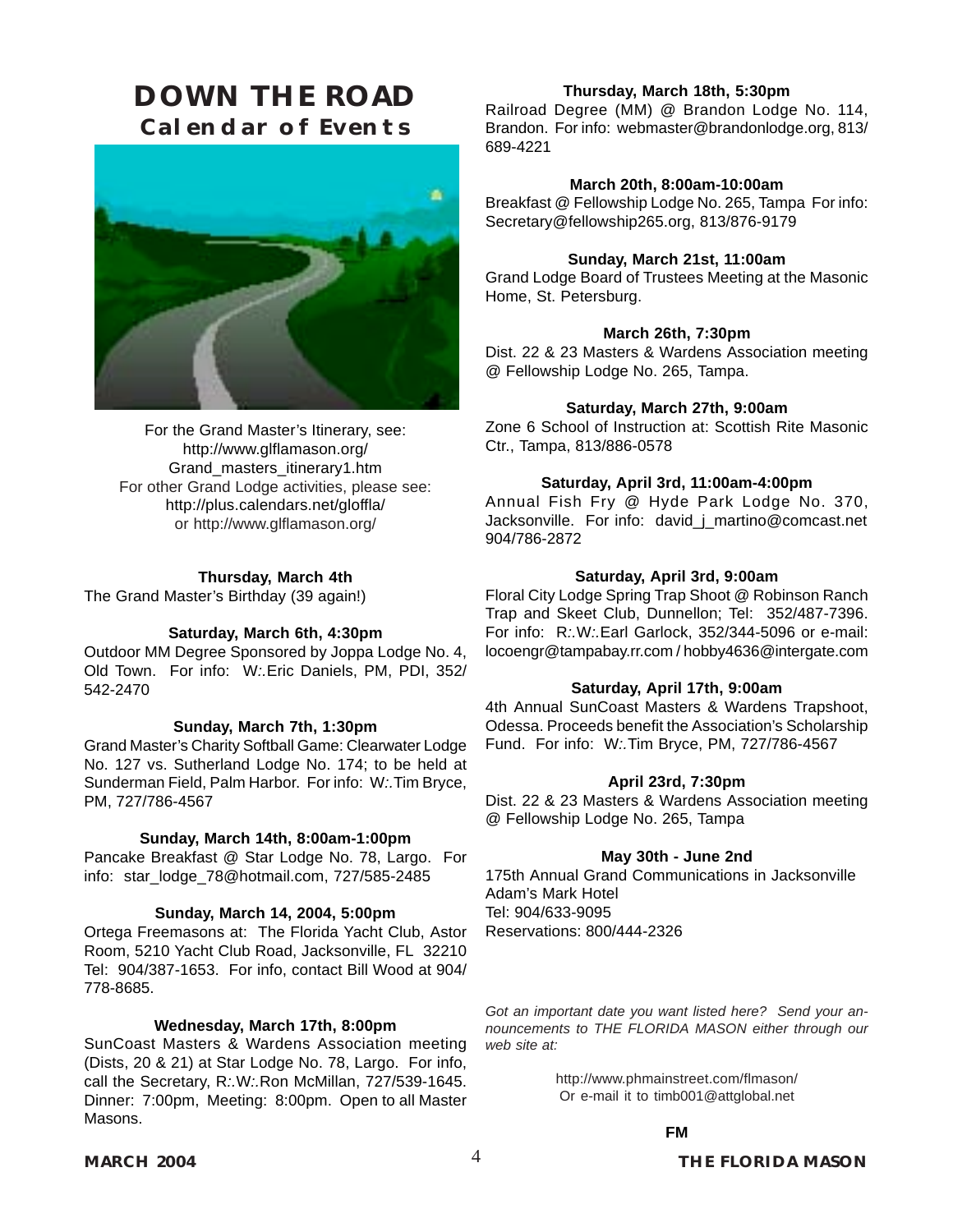# **THE DEATH OF CRAFTSMANSHIP?**



*photo by Lewis Wicks Hine source: U.S. National Archives*

by W*:.*[Tim Bryce, PM](mailto:timb001@attglobal.net) Editor, *[THE FLORIDA MASON](mailto:timb001@attglobal.net)*

*"Manage more, supervise less."* - Bryce's Law

When I got into the work force back in the mid-1970's it seemed everyone dressed in a suit and tie, drank black coffee, smoked their brains out, and worked their butts off. Today, golf shirts have replaced suits, herbal tea and bottled water have replaced coffee, nobody is allowed to smoke, and rarely does anyone work beyond 5:00pm. More importantly, we used to care about the work we produced; there was a sense of craftsmanship, regardless of the job.

My Brother-in-law in Cincinnati conducted me on a tour of his company's machine-tool shop years ago and showed me how he could take a block of aluminum and convert it into a high-precision machine tool. It was a

pleasure to watch him work, as it is to watch anyone who knows what they are doing and does it well, be it a waitress, a programmer, a laborer or clerk, or even a Mason who delivers a lecture or catechism flawlessly.

Quality and service used to be considered paramount in this country. If it wasn't just right, you were expected to do it over again until you got it right. We cared about what we produced because it was a reflection of our personal character and integrity. But somewhere along the line we lost our way and craftsmanship has fallen by the wayside. Why? Probably because we no longer care.

In today's litigious society employees are acutely aware that it is difficult to be fired due to poor performance. They know they will still get paid and receive benefits, regardless of the amount of effort they put forth. Consequently, there is little to encourage people to perform

*(continued on page 6)*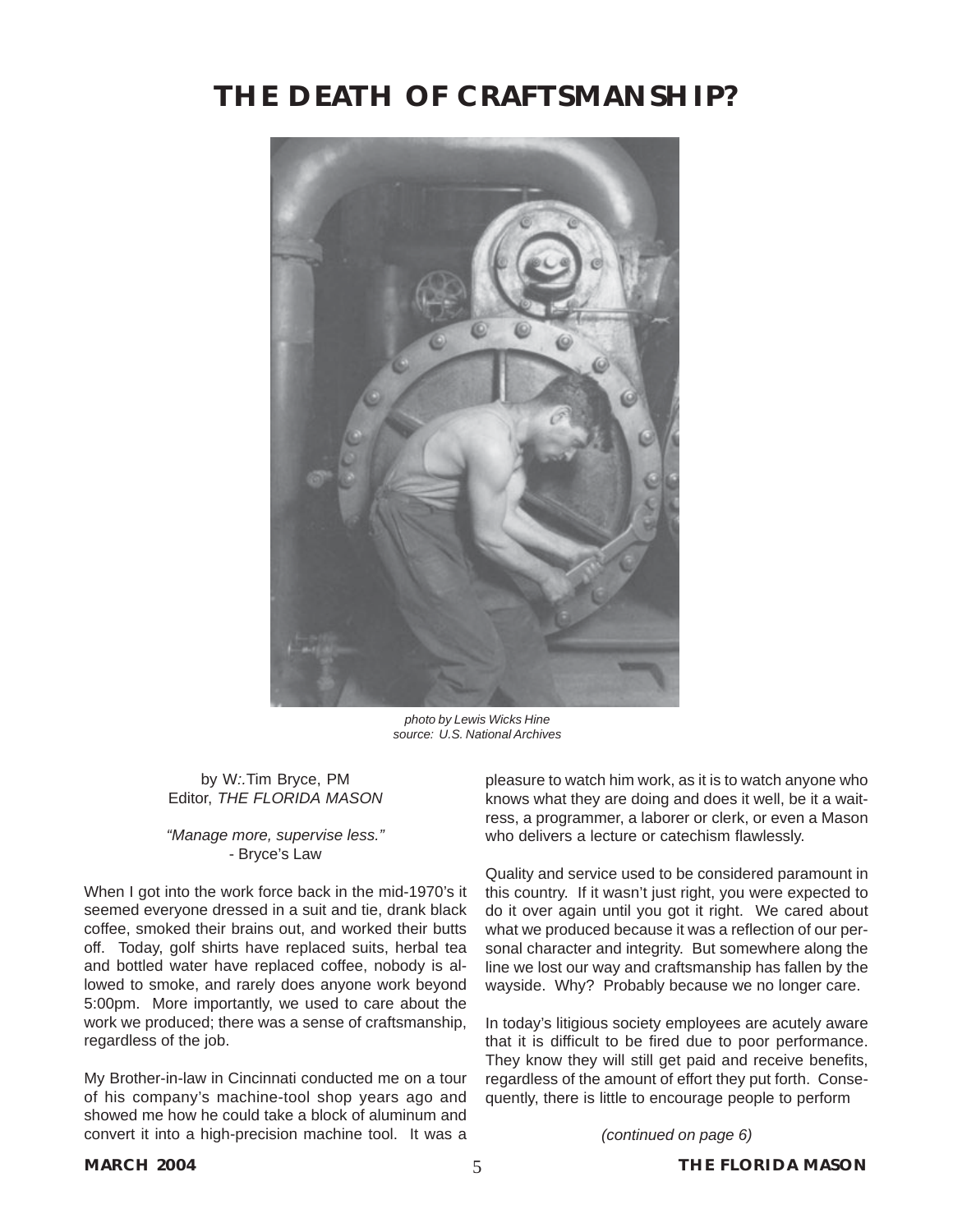#### *THE DEATH OF CRAFTSMANSHIP?*

*(continued from page 5)*

better. Money isn't even a motivating factor anymore. People now expect bonuses, raises and other perks to be paid out regardless of how well they perform during the year.

We've also become a nation content with doing small things. America used to be known as a powerhouse that could tackle large projects, such as building skyscrapers, designing innovative bridges and tunnels spanning substantial bodies of water, engineering transcontinental railroads and highway systems, conquering air and space travel, and defending freedom not just once but in two world wars. If you really wanted something done, you talked to the Americans and no one else. Now we get excited over iPods, cell phones, and other electronic trinkets.

Part of the problem here is that we have an aversion to planning of any kind. This is due, in part, to a "fast track" mentality in the corporate work force where we try to make a name for ourselves by introducing quick and dirty solutions within 90 days. Band-aid solutions can solve problems in the interim but will not solve our major longterm objectives. Let us not be afraid to tackle our big projects, as well as the small ones.

The biggest problem though is that we have forgotten how to manage people. The manager's primary goal is to create the proper work environment for employees to produce the desired work products. This is different than a supervisory capacity that directs how each person performs the various tasks of a job. In fact, I encourage managers to manage more and supervise less. I cringe when I see a manager try to "micromanage" either a Fortune 500 company or a non-profit organization, such as a Lodge. Yes, people need to be trained in order to properly perform their work. But following this, employees should be mature enough to supervise themselves. In the old days, management stressed discipline, accountability, and structure; three ugly words in today's workplace. As an aside, it is for these reasons that I gravitated towards Freemasonry; it requires a certain discipline to act in life; you are held accountable for your actions, and; there is structure in the order which everyone is expected to conform to.

Freemasonry itself should be an excellent example of craftsmanship. Our Stated Communications should run smoothly and address the problems of the Lodge, our Called Communications should be an excellent demonstration of degree work, and we should be a shining example of conduct in the community. If not, we should ask "Why?" Do we not know how to do the work? Are our members and officers not properly trained? Or do

we simply not care?

When I was installed Worshipful Master of my Lodge, I felt the weight of the position the moment I took the oath of office. Consequently, I was determined to do as good a job as possible. I did not assume that everything would simply run like a well-oiled machine and my year in the East would be a snap. Instead, I challenged many things and bent over backwards to see the Lodge prosper. Thank God I had taken my time by going through the chairs and learned the duties and responsibilities of the various offices, and by visiting other Lodges to see how they accomplished similar tasks. More importantly, I cared. I didn't see this as a frivolous job in a volunteer organization, but rather as a reflection of my own personal integrity. This motivated me greatly and, as manager of the Lodge, knew it would affect others. If I didn't care, I knew the Craft wouldn't either. It therefore became important for me to instill a sense of craftsmanship back into the Lodge; a pride of Freemasonry and our work. What did I learn?

**LESSON ONE. Get organized** - It is not uncommon to find a lot of clutter left over from past administrations. When taking over as manager, challenge existing systems and procedures;

If they work fine as is - great; If they are broken - fix them; If they can be improved - change them; If they represent redundant work effort - eliminate them.

Simplify and streamline your administrative efforts. I have always believed in the Navy's regimen in the workplace: either work on something, file it, or throw it away. If we need new filing cabinets, buy them, but keep your workplace tidy and stay organized. Also, avoid the temptation of blaming your predecessors. Just take notes and move on.

**LESSON TWO. Establish goals and priorities.** This is an on-going process, not just a one-time event. Your objectives and priorities will change over time and, because of this, the Master must be constantly focused on them and be able to articulate them to the Craft. Workers must be convinced what they we are doing is worthwhile. If so convinced, they will make every effort to see the task fulfilled, regardless if it is large or small, which leads to pride in workmanship. Men can move mountains if they believe in a cause. Deep-down, people understand that their work adds value to their lives. Consequently, to inspire or motivate people is the true hallmark of a leader. If the Master has no vision as to where the Lodge should be going, the Craft will realize this immediately and apathy will ensue.

*(continued on page 7)*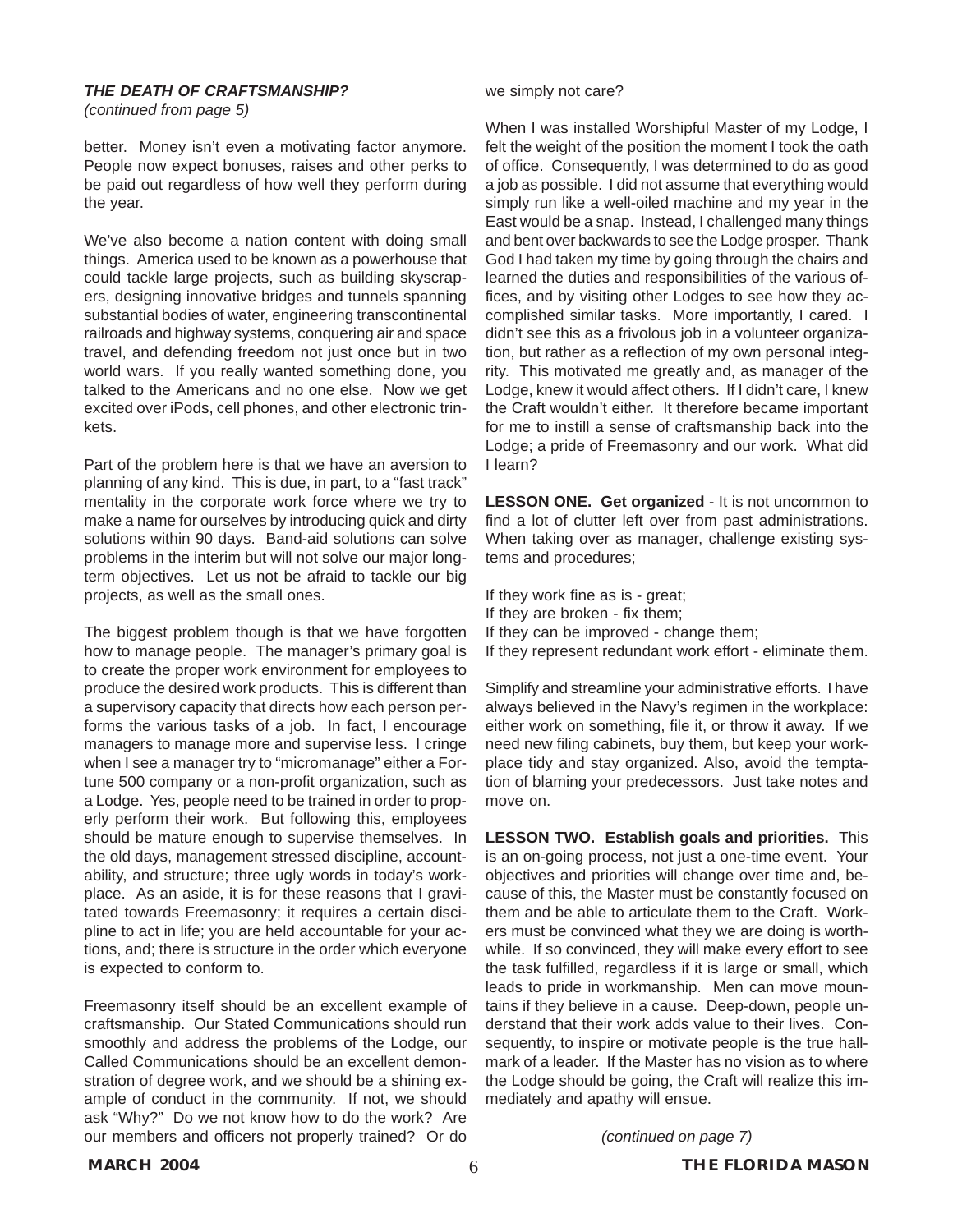#### *THE DEATH OF CRAFTSMANSHIP?*

*(continued from page 6)*

Also, be pragmatic in your planning; do not bite off more than the Craft can chew. I've seen Masters try to change the world during their year, only to come up way too short. Remember, you eat elephants one spoonful at a time.

**LESSON THREE. Training:** Make sure every officer knows their duties and responsibilities early on. Also provide for supplemental training in degree work by holding rehearsals, with and without the District Instructor, host Master Mason & Officer examinations, and encourage attendance at District/Zone Schools of Instruction.

**LESSON FOUR. Manage from the bottom-up** (as described in the January 2003 issue). Basically, delegate responsibility and get out of their way. By empowering people in this manner, they will realize their voices are important and begin to conquer problems. Some might argue that man has a natural aversion to assuming responsibility. This is because we have a fear of delegating authority. This fear can be overcome by providing the proper training and experience. Also, in assigning tasks, make it a policy not to ask anyone to do anything you aren't prepared to do yourself. One slick trick is to establish a Skills Inventory to determine the right people for the right task.

**LESSON FIVE. Communications:** for both planning and follow-up purposes. By constantly keeping the Lodge calendar up-to-date, people know what will be coming down the road. Print it routinely in your Trestleboard newsletter and post it on your web site if you have one. Further, e-mail the Craft each week about upcoming events as a reminder. Also, stay in touch with your officers and committee chairmen to see how things are coming along and look for potential problems (follow-up is essential).

**LESSON SIX. Review work and recognize outstanding effort.** This is particularly necessary in a voluntary organization such as ours. People like to know if their work is noticed and appreciated; a sense of accomplishment. Awards and certificates are nice, but a simple *"Thank You"* in open Lodge can also work wonders.

Also, when conducting a major project, be sure to review the results of the project at its conclusion. Be sure to candidly answer the questions, *"What did we do right?"* and *"What did we do wrong?"* Learn from your mistakes.

Chaos and confusion should be replaced by the 5-W's (Who is to do What, When, Where, and Why), thereby creating a sense of discipline, accountability and structure. More importantly, the Craft will begin to care about their work and a sense of craftsmanship will emerge simply because people will know what is expected of them.

A final note: craftsmanship is not a one time thing. After it has been instilled in people, it has to be cultivated and perpetuated. If a manager slips even for a moment, it will go right out the window and it will take time to bring it back to life. As for me, I like to post motivational reminders kind of like the one recently spotted in the Hickey Freeman manufacturing facility in New York, *"Excellence will be Tolerated."*

*The author is a management consultant located in the Tampa Bay area of Florida and is available to give a talk on this subject at Lodge and District/Zone meetings.*

**FM**



**www.phmainstreet.com/mashome**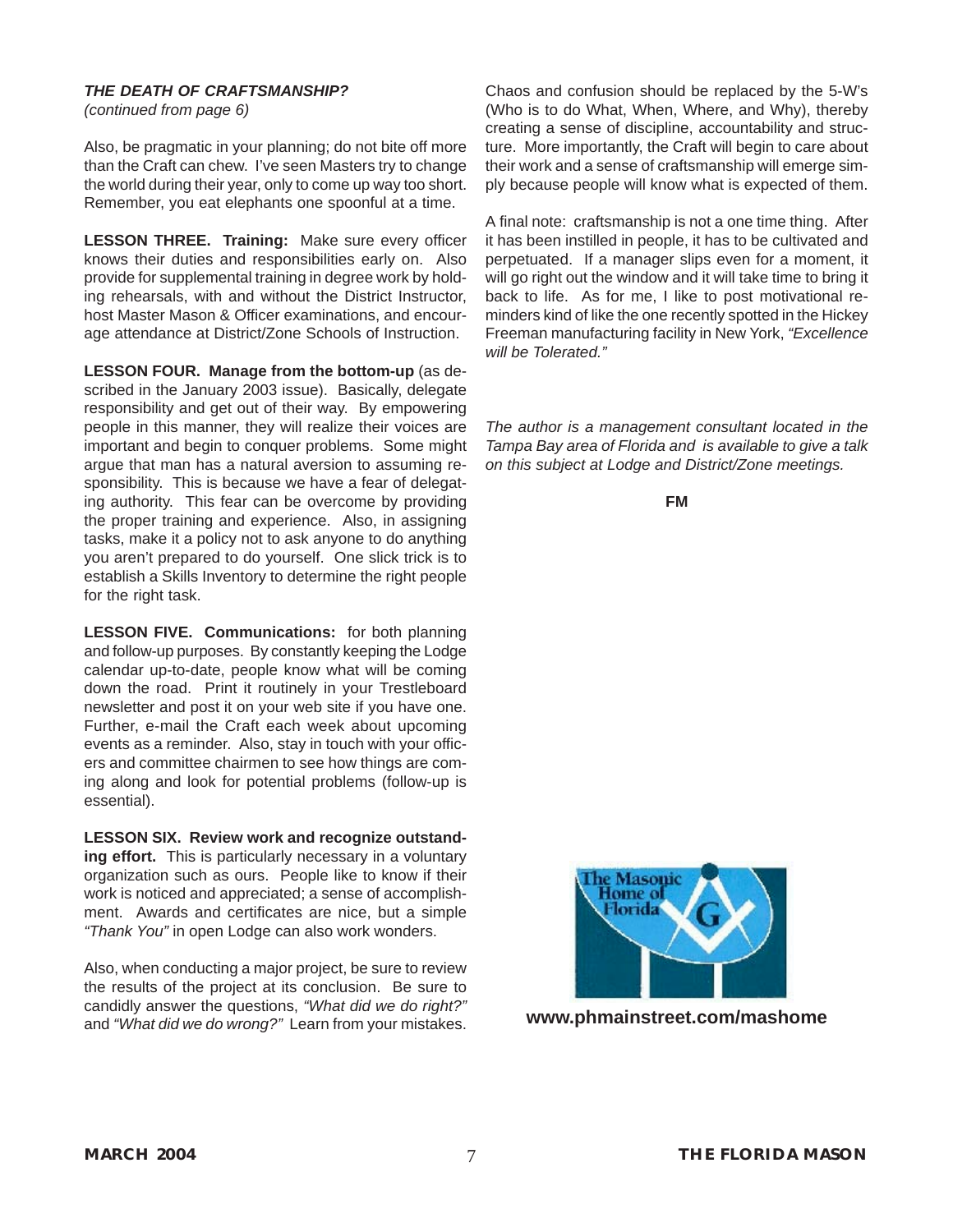## <span id="page-8-0"></span>*ORANGE PARK LODGE INSTALLS FATHERS AND SONS*



**ORANGE PARK, FL (December 27, 2003)** - Orange Park Lodge No. 267 F.& A.M. installed new officers for the coming year. Worshipful Otho "Lew" Smith was installed as Worshipful Master. The Installing Officer was R*:.*W*:.*[Elmer G. Coffman](mailto:ecoffman45@aol.com), Deputy Grand Master. The Installing Marshal was R*:.*W*:.*Bill Walker, PDDGM. The Installing Chaplain was R*:.*W*:.*Danny Griffith, PDDGM. Of particular note was the installation of two fathers/sons into the Line for 2004. W*:.*Lew Smith's son Dennis was installed as Junior Deacon. Bro.Dan Mitola was installed as our new Senior Warden and his son, Bro.Dan Mitola, Jr. was installed as Chaplain. This coincidence may be unique as having two father/son combinations in the line of officers at the same time seems to be quite exceptional.

#### *- courtesy of W:.Charlie Frey, PM Secretary*

**FM**



### *GULF BEACH LODGE INSTALLS NEW OFFICERS*



*(L-R) Front Row: Craig Cramer, Daniel Saltzman, Joseph Engolia Middle Row: Ed Pinkham, Jack Cheney, David Brown, Donald Roney Back: Derryl O'Neal, Albert MacMillan, Donald Harriott, Lauro Padron*

**MADEIRA BEACH, FL (January 3, 2004)** - Gulf Beach Lodge No. 291 F.& A.M., located at 14020 Marguerite Drive, held its 54th annual Installation of Lodge Officers on Saturday January 3rd, 2004 at the Masonic Temple. The Installation of the 2004 Lodge Officers was open to the members and public alike. The new Lodge officers for 2004 are: Daniel Saltzman, Worshipful Master; Joseph Engolia, Senior Warden; Craig Cramer, Junior Warden; Donald Roney, Secretary; William Harper, Treasurer; David Brown, Senior Deacon; Jack Cheney, Junior Deacon; Lauro Padron, Senior Steward; Derryl O'Neal, Junior Steward; Donald Harriott, Chaplain; Ed Pinkham, Organist; Albert MacMillan and Frank Lizius, Tylers.

The Installation was led by Richard Hoover, District Deputy Grand Master of the 21st Masonic District assisted by Past Masters John Henry and Donald Harriott with music by Ed Pinkham, organist. After the Installation the guests enjoyed refreshments which were prepared by Brother Craig Cramer, Junior Warden.

Gulf Beach Lodge was Chartered in 1950 and has been an active force on the Gulf Beaches for 54 years. Its members have included bankers, contractors, teachers, congressmen, soldiers, pharmacists, and a myriad of men from all walks of life.

*- courtesy of W:.Howard Knapp, PM, PDI Chairman, District 21 Publicity & Public Relations*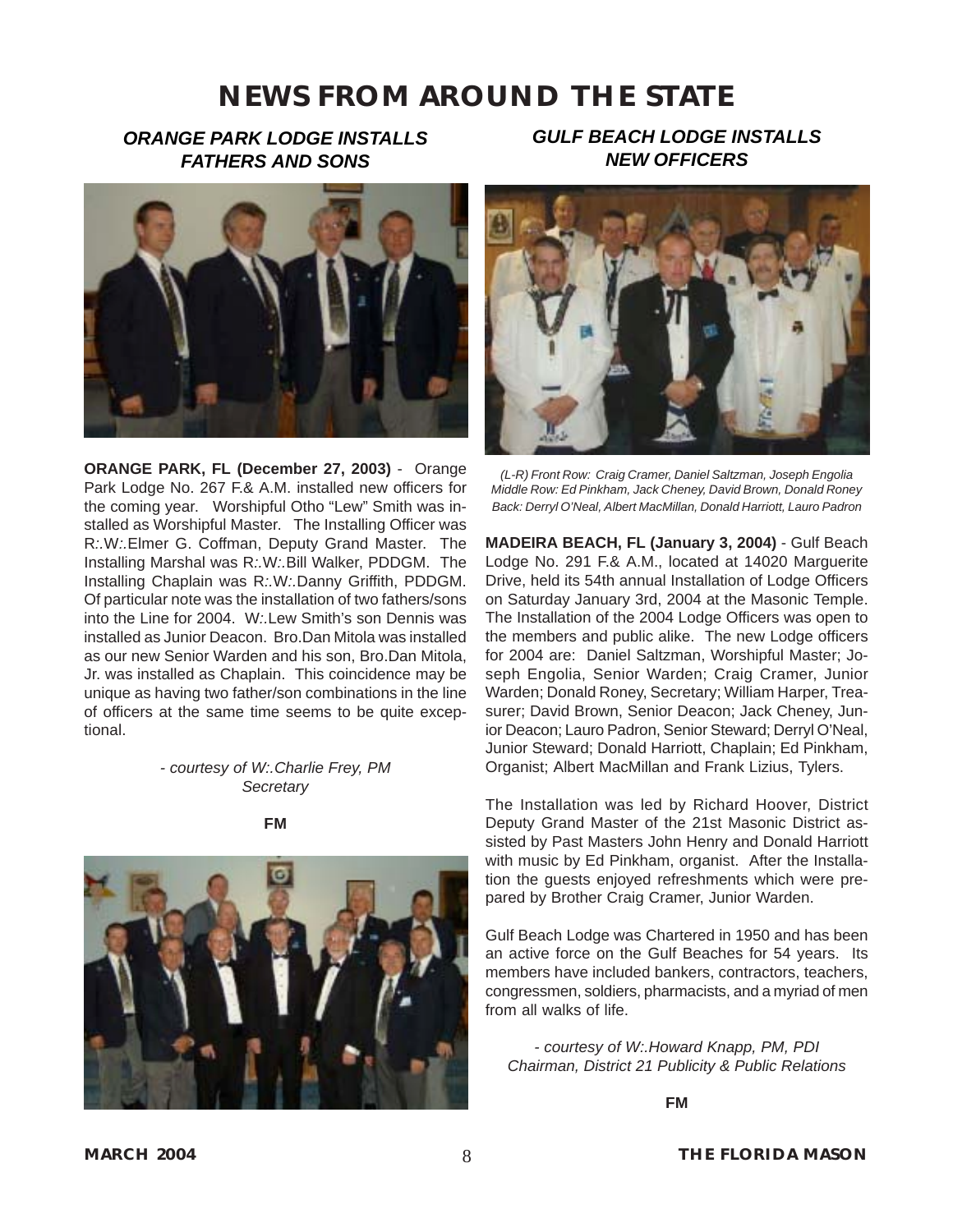### *FIREFIGHTERS PUT ON MASTER MASON DEGREE*

<span id="page-9-0"></span>

*(L-R) Gary Costa, Tim Know, Bill Riley, Craig Cramer, Frank Whitney (on knee), W:.Howard Knapp, Andy Green, Derek Raymer, Alan Shedler, Derryl O'Neal*

**MADEIRA BEACH, FL (December 18, 2003)** - Firefighters from four Tampa Bay Fire Departments put on a Master Mason Degree at [Gulf Beach Lodge No. 291](#page-8-0) [F.& A.M.,](#page-8-0) located at 14020 Marguerite Drive in Madeira Beach. Firefighters from Hillsborough County, Madeira Beach, Clearwater, and Seminole conferred the Masonic Degree upon Firefighter Frank Whitney of the Clearwater Fire Department. Mr. Whitney has been a firefighter for eight years and has worked for both Hillsborough County and Clearwater Fire Departments. The team of firefighters that put on the Degree are members of four different Masonic Lodges in the Tampa Bay area including Gulf Beach Lodge No. 291, Star Lodge No. 78 in Largo, A.W. Windhorst Lodge No. 185 in Tampa and Brandon Lodge No. 114. This Masonic event was the first of its kind in the area and plans are being made to repeat it in the future.

The evening began with a two alarm, Fire House style, chili dinner prepared by W*:.*[Howard Knapp, PM, PDI](#page-8-0), firefighter with Hillsborough County and a member of Gulf Beach Lodge. After dinner, over 50 Masons were in attendance at the degree which the firefighters put on in full dress uniform. Those taking part in the degree were Derryl O'Neal (Gulf Beach Lodge), Fire Chief of Madeira Beach; Gary Costa (Star Lodge), Firefighter for Clearwater; Bill Riley (Brandon Lodge), Captain for Hillsborough County; Alan Shedler (Gulf Beach Lodge), Lieutenant for Seminole; Derek Raymer (Gulf Beach Lodge) Firefighter for Seminole; [Craig Cramer](#page--1-0) (Gulf Beach Lodge), Firefighter for Clearwater; Andy Green

#### (A.W. Windhorst Lodge), Driver Engineer for Hillsborough County; Tim Know (A.W. Windhorst Lodge), Firefighter for Hillsborough County; Howard Knapp (Gulf Beach Lodge), Driver Engineer for Hillsborough County.

Gulf Beach Lodge meets each Thursday evening at 7:45pm and welcomes all local and visiting Masons to attend. For further information about the Lodge or to contact the Lodge Secretary, please call 727/391-8073 or visit the Lodge website at: [http://www.gulfbeachlodge.org/ .](#page-8-0)

There is now a Tampabay Firefighter's Degree Team available to confer the Master Mason Degree on any firefighter that might come through your Lodge. For information, contact yours truly.

*- courtesy of [W:.Howard Knapp, PM, PDI](#page-8-0) Chairman, District 21 Publicity & Public Relations*

**FM**

#### *Your ad would look great here!*

Contact Tim Bryce to place an order: Tel: 727/786-4567 E-Mail: [timb001@attglobal.net](mailto:timb001@attglobal.net)

Advertising rates are posted on page 2 of this publication.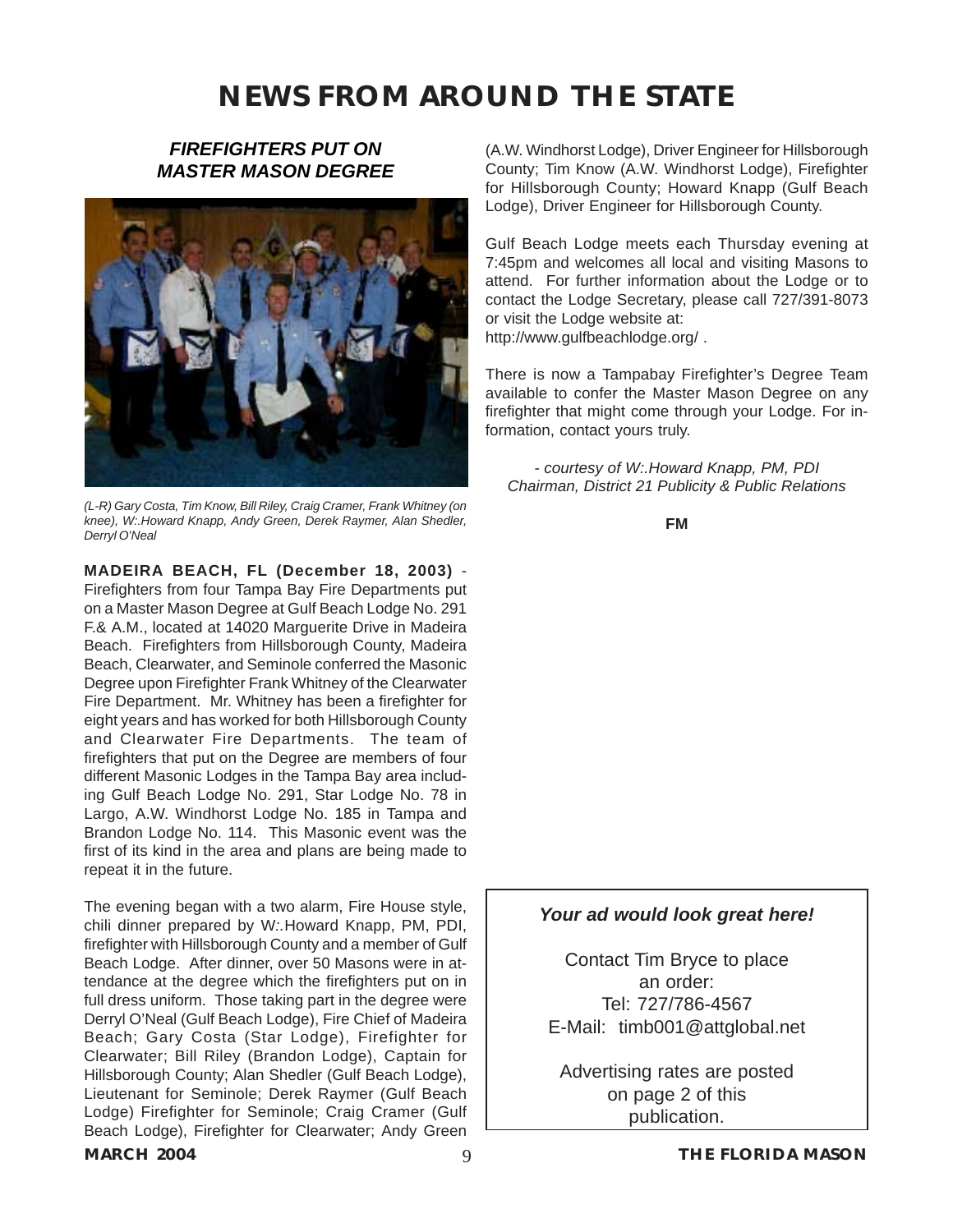#### *ACACIA LODGE INSTALLATION*

<span id="page-10-0"></span>

**STUART, FL (January 3, 2004)** - [Most Worshipful John](mailto:johgive@aol.com) [R. Givens](mailto:johgive@aol.com), Grand Master of Masons in Florida, installed the Master, Wardens and officers of Acacia Lodge No. 163 F.& A.M. He was assisted by W*:.*Edward L. Brickle, Installing Grand Marshal; James E. Gibbs, installing Chaplain, R*:.*W*:.*Marty Reitz, Installing Organist, and; R*:.*W*:.*Walter Lewis Bush, District Deputy Grand Master, 30th Masonic District. W*:.*Michael Yuhas was installed Worshipful Master. Others installed include: O.B. "Ben" Geirger, Senior Warden; Donald Jsepoh, Junior Warden; R*:.*W*:.*Paul Friend, PDDGM, Treasurer; R*:.*W*:.*William McMillan, PDDGM, Secretary; Howard Friend, Chaplain; Ronald Shae Bailey, Marshal; W*:.*Earl S. Kratzer, PM, Senior Deacon; Kevin M. Grimes, D.C., Junior Deacon; George M. Winterling, Senior Steward; Robert Gilliam, Junior Steward; Howard W*:.*Sheldon, Tyler; and R*:.*W*:.*Marty Reitz, PDDGM, Organist.

*- j.crankshaw@att.net*

**FM**

*MAYO LODGE CELEBRATES IT'S 113TH BIRTHDAY*



**OLD TOWN, FL (January 23, 2004)** - Mayo Lodge had a wonderful turnout for their 113th Birthday party! Over 50 Master Masons and their families attended and enjoyed a fantastic Bar-B-Q dinner with all of the trimmings. R*:.*W*:.*Tommy Howard, State Chairman on Committee on Work, was the guest speaker and gave a very informative and interesting presentation on the history of Mayo Lodge, the Past Masters, and the formation of the surrounding counties as they related to the Lodge. Since it's charter in 1891, the Lodge has had so much interesting history that few were aware of, including three fires that almost destroyed the Lodge. The last fire being in 2002, and took several months of hard dedicated work by the members of Mayo and surrounding Lodges to restore back to what it is today. All of the members and guests were treated to a wonderful humorous presentation of *"Casey at the Bat"* by the Local Chapter of the Eastern Star. Everyone left the Lodge with a full stomach, great fellowship, and a renewed interest in the Masonic Fraternity. Several Masters of nearby Lodges, many Past D.D.G.M.'s as well as their wives and families attended and were treated to a fantastic night of Fellowship and entertainment. Plans are already in the making for a 114th celebration next year. A very Happy Birthday to the officers and members of Mayo Lodge No. 119!

> *- courtesy of W:.Eric Daniels, PM, PDI* **FM**



**MARCH 2004** 10 **THE FLORIDA MASON**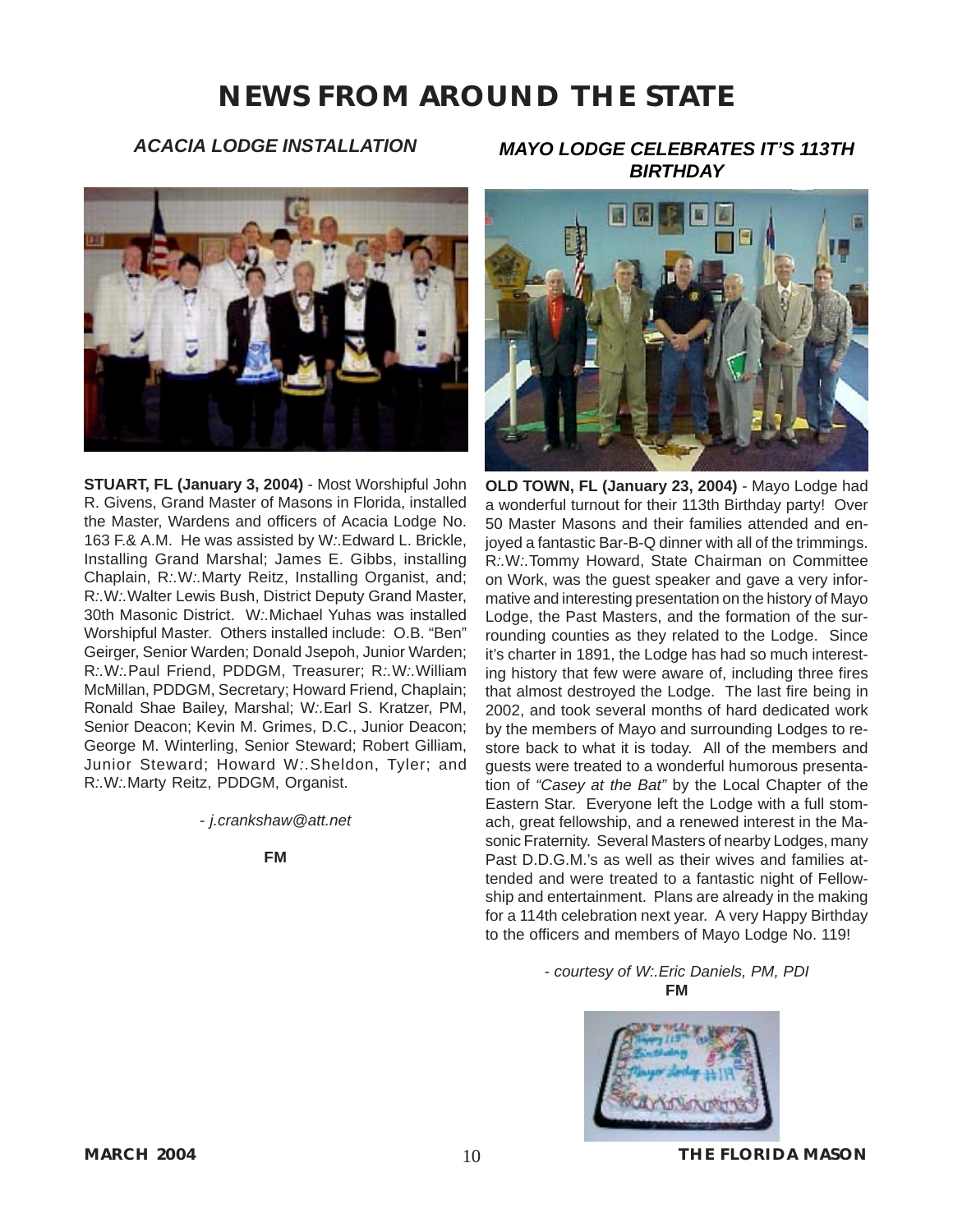## *HIBISCUS LODGE DOESN'T FIDDLE AROUND!*



Hibiscus Lodge No. 275 F.& A.M., located in Coral Gablesthe 35th District, learned that Coral Gables Elementary had students who wanted to learn to play the violin and teachers ready, willing and able to teach them, but there were very few violins so on January 9, 2004, its Brothers and friends and its Charitable Foundation raised approximately \$1,300.00 to purchase 15 violins, bows and cases. Pictured (from left to right) are: Commissioner Cabrera, Mayor Slesnick; W*:.*Roger M. Dunetz, PM, Lynn Bauer, W*:.*Carlos E. Cespedes, PM; Ed Almeyda, S.W.; Hon. Ramon Irigoyin, W*:.*Peter Milheiser, PM, Ms. Santiago the teacher, Ada Holian, Asst. Principal Aylin Mendiola, Principal Cheli Cerra, and W*:.*M*:.*John Holian; the students are shown in front. As the photo shows the school and community were ecstatic!

#### *ANNUAL AWARDS NIGHT*



On January 13th Hibiscus Lodge held its Annual Awards night and Installation of Officers. Dinner was catered and there was an eleven minute photo presentation reflecting the year's activities. The incoming Worshipful Master, his wife and baby enjoyed the dinner activities. The outgoing Worshipful Master recognized the contributions and efforts of many Brothers and the long ser-



vice to the fraternity including 40 and 50 year pin recipients. The new officers were then installed. Meanwhile the kids downstairs enjoyed popcorn watching *"Finding Nemo"* on an eight foot screen. As usual, a great time was had by all.

> *- courtesy of W:.Roger M. Dunetz, PM Treasurer*

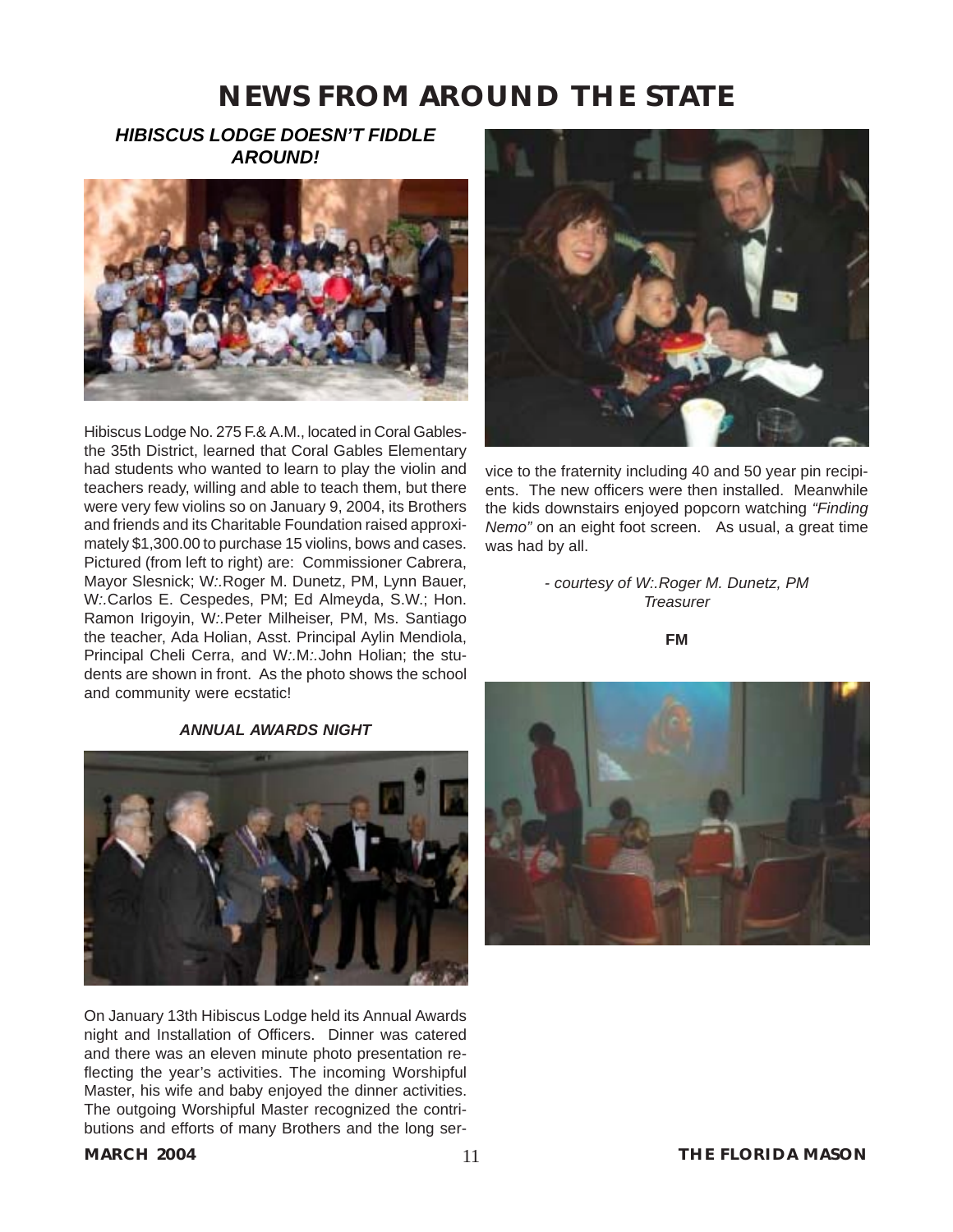#### *4TH ANNUAL SUNCOAST MASTERS & WARDENS TRAPSHOOT: APRIL 17TH*



The [SunCoast Masters & Wardens Association](#page-4-0) (representing Masonic Lodges in Districts 20 & 21) is pleased to announce its Fourth Annual Trapshoot Tournament benefitting the Association's Scholarship Fund. This fund is used to reward students in the Tampa Bay area for Academic Achievement. The tournament is scheduled for Saturday, April 17, 2004; Registration 9:00am, Competition 10:00am.

Three Divisions of Competition are available:

Juniors - Ages 10-15 Adult - Ages 16-50 Seniors - Over 50

The tournament will be held again at the Silver Dollar Shooters Club in Odessa. The Silver Dollar is across the street from the golf club and offers excellent facilities for shooters, including a clubhouse for breakfast and lunch. Open Wednesday thru Sunday.

Silver Dollar Shooters Club 17202 Target Way Odessa, FL 33556 Tel: 813/920-3231

The Silver Dollar has twenty trap stations, as well as two skeet ranges, and a "5-Stand." Clay targets are thrown upon voice activated controls. Instructors are available as required.

So, whether you're a novice or expert shooter, come on out and enjoy Brotherhood for a worthy cause: Academic Scholarship.

This event is open to all Masons, family members, and potential candidates for the fraternity. Registration deadline is April 1, 2004.

For \$50 you receive three rounds of trap (one practice round, two for competition); shells included. Scorekeepers and instructors will be provided by the Silver Dollar Shooters Club. Prizes for the top shooters in each category. Note: The Silver Dollar has a limited number of rental guns available (\$6; first-come, first-served).

Travel Notes:

1. All participants in this tournament assume their own personal liability. Participants agree to hold harmless the Silver Dollar Shooters Club, the SunCoast Masters & Wardens Association, the tournament organizers, or officials for any accident/injury sustained by the participant during this tournament. Further, all participants agree to be safety conscious during this tournament.

2. It is strongly suggested that you use safety glasses when shooting, as well as ear protection (e.g., plugs), all of which are available for purchase at the Silver Dollar.

3. WEATHER NOTE: We will try to hold the event on April 17th come rain or shine. However, if the weather is too severe to hold the tournament, it will be postponed until the following day: Sunday, April 18th.

Proceeds in excess of costs will benefit the SunCoast Masters & Wardens Association Scholarship Fund.

For more information or to register, please contact: W*:.*[Tim Bryce, PM](mailto:timb001@attglobal.net) Tel: 727/786-4567 [E-Mail: timb001@attglobal.net](mailto:timb001@attglobal.net)

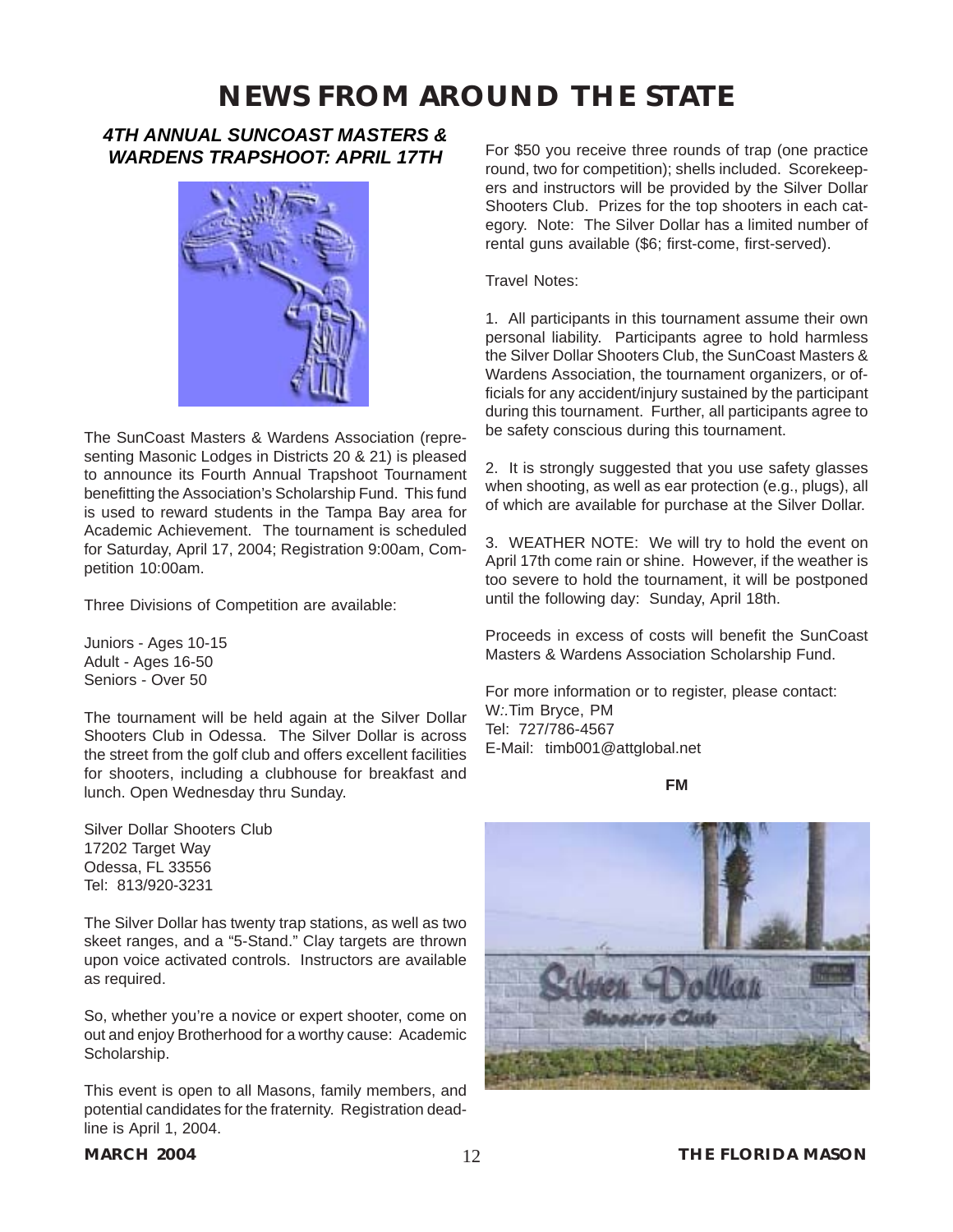## *MASONS PRESENT PICTURE OF GEORGE WASHINGTON TO BUSHNELL NATIONAL MEMORIAL CEMETERY*





*A good showing of Brothers from District 19 were on hand for the presentation.*

**LECANTO, FL (February 13, 2004)** - Thirty-five Masons from the Masters & Wardens Association of the 19th Masonic District of Florida assembled Friday, February 13th, 2004 at Bushnell National Memorial Cemetery to present a picture of George Washington, on behalf of the Most Worshipful Grand Lodge of Free & Accepted Masons of Florida.

R*:.*W*:.*Frederick G. Harman, DDGM of the 19th District presided over the event and along with W*:.*M*:.*George Palmer, President of the Masters & Wardens Association, made the presentation to the Head Administrator, Mr.Murphy.

The picture depicting George Washington in his Masonic Regalia and presiding over his Lodge will be put on display in the Visitors Center, once again leaving the Masonic thumbprint on this great Nation of ours. What more fitting place could there be for the depiction of our first Commander-in-Chief, this American Patriot, this Statesman, this FREEMASON than the final resting place of so many of our Nations Veterans?

For more information on this announcement, please contact George Palmer at 352/521-7143.

*- courtesy of W:.Anthony Marotta*

**FM**



**[www.phmainstreet.com/mashome](#page--1-0)**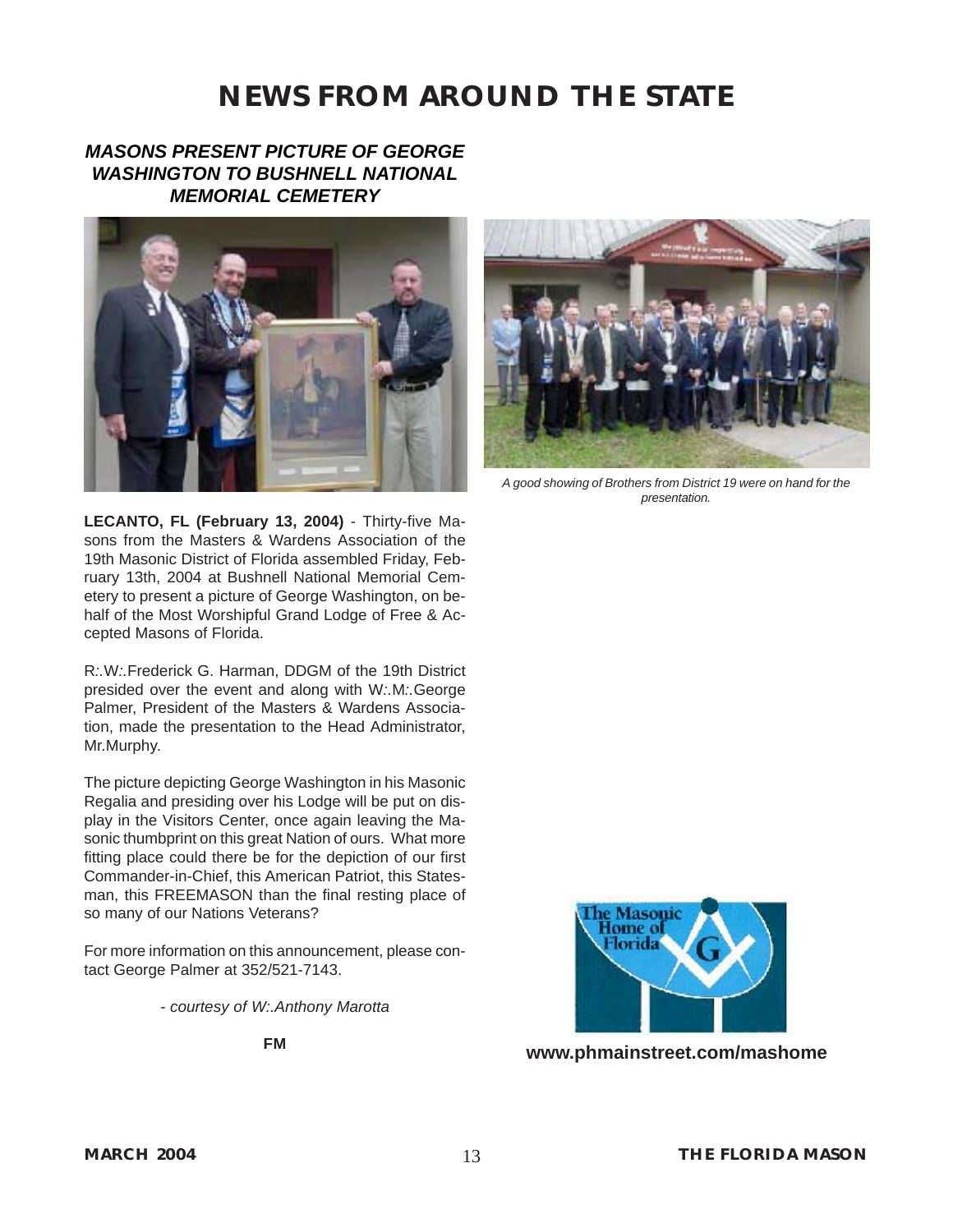#### *A WONDERFUL MASONIC TALE*

It was a tale of Masonic men surrounding a campfire in the Old West, at night, discussing the Fraternity and its teachings. One old man listened patiently, and finally spoke up: "I can tell you more about Masonry in a little example than some of the great Masonic philosophers can in books. Everybody stand up, and gather in a circle around the campfire."

They did.

*"Now, everybody hold hands with the man next to him."*

They did that, too.

*"Now, what do you see, looking ahead?"*

*"The face of a Brother Mason through the flames."*

*"What do you feel in front of you?"*

*"The warmth of the fire, and the comfort it brings on a cool night."*

*"What do you feel at your side?"*

*"The warm hand of a Brother."*

*"OK. Now, drop the hands, and turn around."*

They did so.

*"Now, what do you see, looking ahead?"*

*"Complete darkness."*

*"What do you feel, looking ahead?"*

*"A sense of loneliness, of being alienated."*

*"What do you feel at your side?"*

*"Nothing at all."*

*"What do you feel on your backside?"*

*"The warmth of the fire."*

*"So it is with Masonry,"* said the old man, *"In Masonic gatherings, you can feel the warmth of Masonic interaction, you can see the face of a Brother through the light Masonry brings to you, and you can always feel the warm* *hand of a Brother. When you turn away from Masonry, and are out in the world, you see darkness, feel alienated and alone, and do not feel the warm hand of your Masonic Brother. But Masonry, and the warmth and light it brings, are just a turn away from you."*

#### *MASONRY NEEDS MASONS*

"Masonry needs Masons more than it needs members. Were every member a Mason in all that the name signifies, were the education that Masonry gives thoroughly comprehended by men and established as the Universal System of Ethical Instruction for Human Guidance and Conduct, and its form of government adopted and put into effect by nations and states everywhere, there would be such a forward step in all the uplifting, ennobling, and altruistic things of life, that the smoke and thunder and savage cruelty of war, with the selfishness, bitterness, and hatred that have so long nourished them would disappear, never to return. And the first gleaming rays of the millennium would ere long be flashed to every part of the earth, and 'Peace On Earth, Good Will Towards Men' would be made a reality."

From: Masonic Tidings ... October, 1920 As published in Cinosam

> *- courtesy of [W:.Gil Weisman, PM](mailto:BCC1953@aol.com) [BCC1953@aol.com](mailto:BCC1953@aol.com) High Twelve Lodge No. 317 F.& A.M. http://home1.gte.net/kwdean/index.html Tampa*

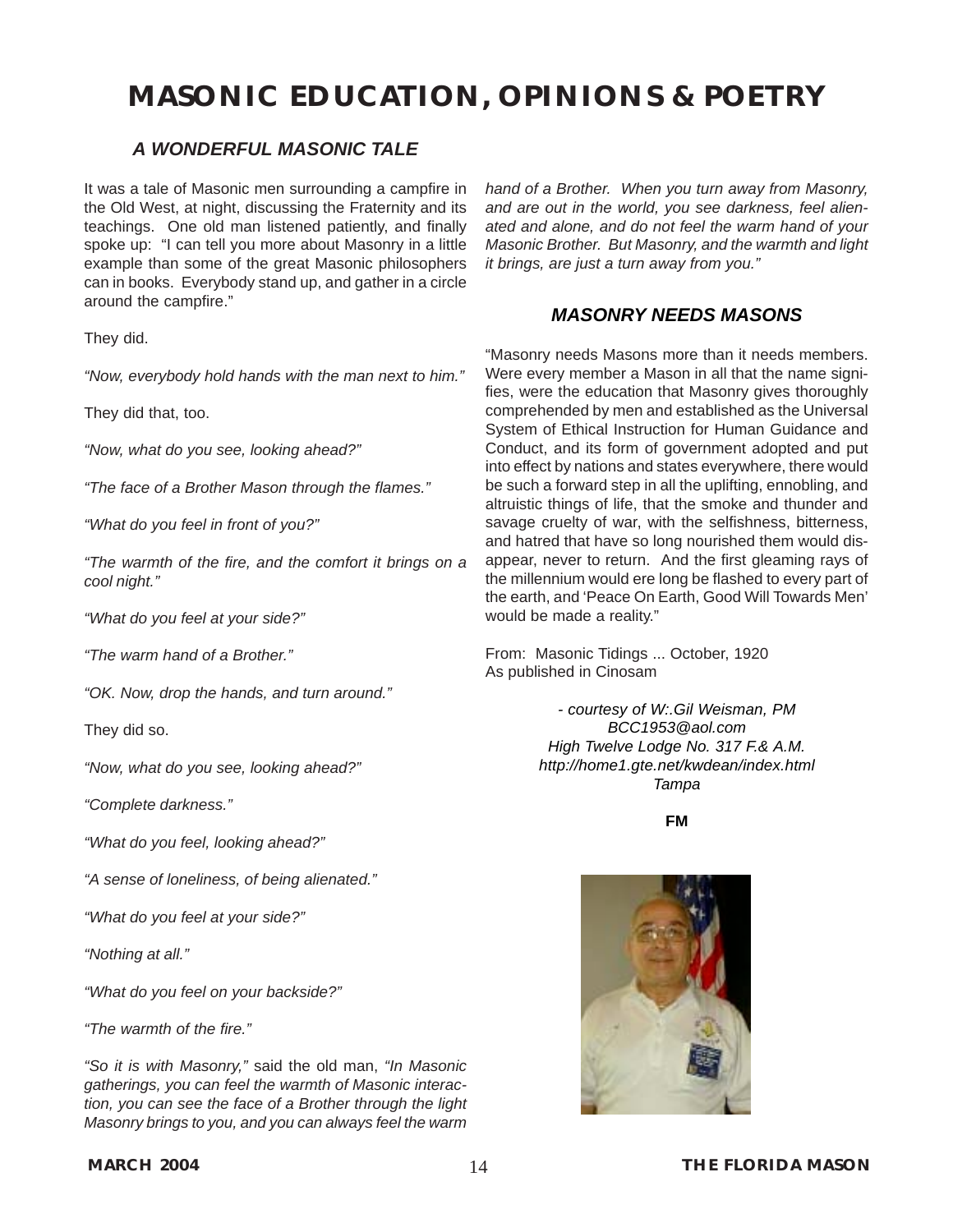#### *FREEMASONRY IN FLORIDA*

*by M:.W:.J. Roy Crowther, PGM Grand Treasurer*



Institutions such as Freemasonry come into being because of their need by the society of the time. Some institutions come into being, serve a specific purpose and soon become extinct, while others continue for hundreds of years and even longer. The religious beliefs of different civilizations represents an institution which has continued since the beginning of time. That institution is found in many different forms in the different cultures of the known world. However different, each of these serves a similar purpose and helps man to recognize and understand his tie to a Supreme Being.

Freemasonry is an institution which came into being to bond men together for a common purpose. Freemasonry began in one sense and in later years evolved into another, but still with the common purpose of bringing men together for the betterment of their own individual and collective well being.

It is not my intent to delve into the general history of Freemasonry but I do want to present some idea as to whence we came and then to make a concentrated effort to tell you something about the beginning and prosperity of Freemasonry in this land we call Florida.

Operative Masonry can be traced back for many hundreds of years and was the institution which bound the skilled hands and minds of those craftsmen who built most of the buildings of yesteryear, those buildings which are today considered architectural wonders. Operative Masonry evolved into what we know as Speculative Freemasonry and this Brotherhood has left extant records whereby we can trace this part of our Masonic Heritage back to as early as 926, when there was a Masonic Lodge in York, England.

Our first Grand Lodge, in 1717, in London, England, soon spread this Masonic understanding across to the distant shores of the North American Continent and Masonic Lodges as we know them today, were established and chartered up and down the East Coast of this new world. Our neighboring State of Georgia had Freemasonry, in the form of Solomon's Lodge at Savannah, as early as 1734. This Lodge, together with others, in 1786, formed the Grand Lodge of Georgia, Free and Accepted Masons.

Just West of Georgia, other Lodges were being chartered in the State of Alabama and in June, 1821, those Lodges organized the Grand Lodge of Alabama, Free and Accepted Masons.

In these early years, even though the Territories of East and West Florida were mostly under Spanish rule and the strong influence of the Catholic Doctrine, there were Masonic Lodges being established. These lodges were short lived and it was not until after the United States acquired these two territories, in 1821, that enduring lodges were established.

The Grand Lodge of Free and Accepted Masons of the Territory of Florida was organized July 5 and 6, 1830, at Tallahassee, Florida.

*(continued on page 16)*



**General James Grant of Ballindalloch.** Governor of East Florida. Engraving by I. Kay, 1798

Illustration courtesy of the Jay I. Kislak Foundation, Miami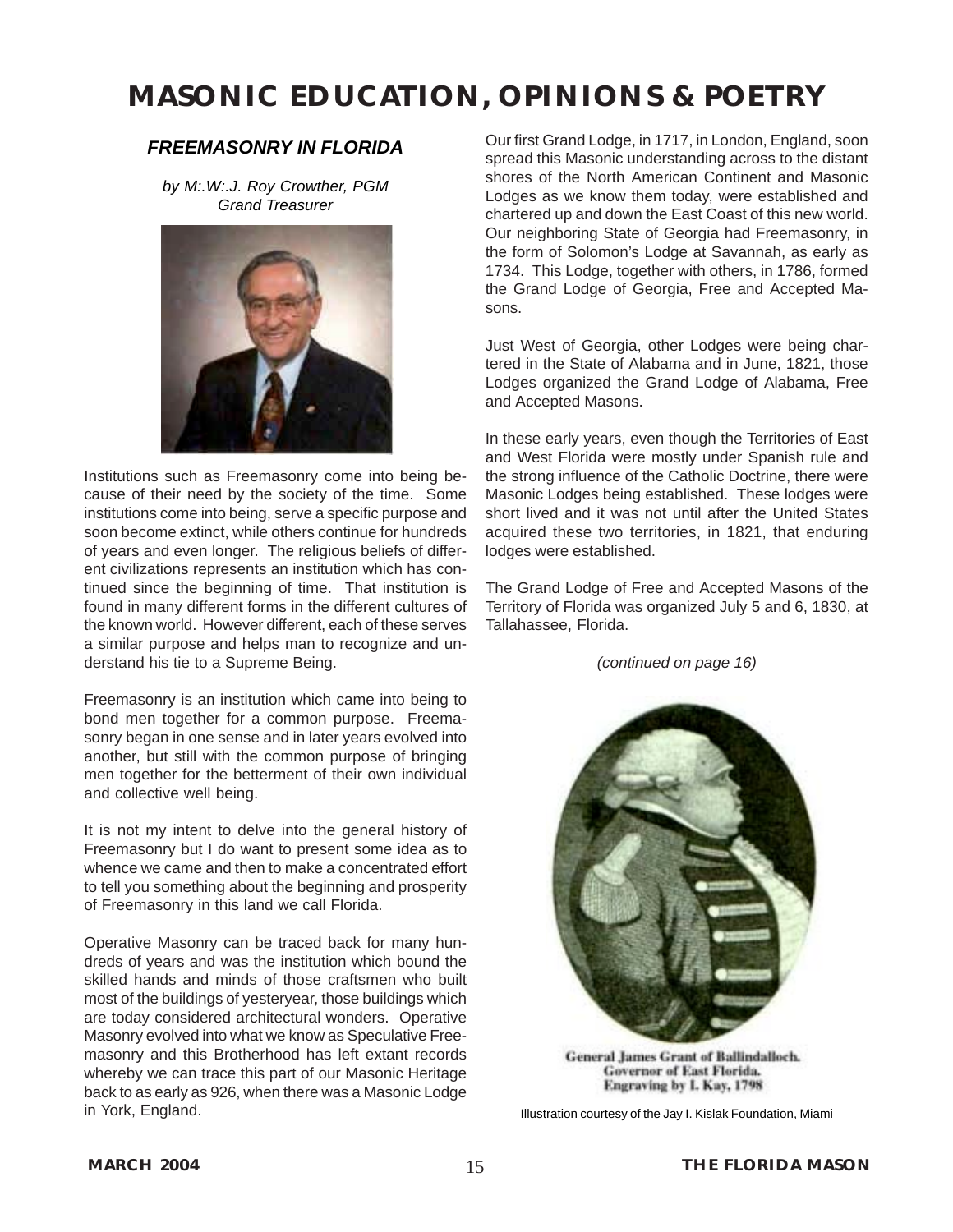#### *FREEMASONRY IN FLORIDA*

*(continued from page 15)*

According to the records of the Grand Lodge of Scotland, that Grand Lodge chartered "Grant's East Florida Lodge Number 143" on March 15, 1768 at St. Augustine. The research of this writer establishes this as the first Masonic Lodge to be chartered in either of the two Florida Territories. While it is possible that there have been other lodges previous to this time, it would be likely that they have would have been Military or Traveling Lodges which came and left with different military organizations and due to the limited time that the British and French were in control of this land, these lodges are of a lesser possibility.

On the same date, March 15, 1768, the Grand Lodge of Scotland also created the "Provincial Grand Lodge over the Lodges in the Southern District of North America." James Grant, then Governor of the East Florida Territory, was the first Provincial Grand Master of this Provincial Grand Lodge. This Provincial Grand Lodge was located in St. Augustine as was Grant's East Florida Lodge No. 143. The other Grand Lodge Officers were, William Drayton, Deputy Grand Master (PT), Alexander McKenzie, Senior Grand Warden, Frederick George Mulcaster, Junior Grand Warden, David Yates, Grand Secretary and John Faley, "G.C."

The second lodge to be chartered in this virgin land was "St. Andrews Lodge No. 1" of the West Florida Territory and it was situated at Pensacola. St. Andrews was chartered May 3, 1771 by the Provincial Grand Lodge and James Grant signed St. Andrews charter as Grand Master of the Provincial Grand Lodge. The Charter members of St. Andrews Lodge were; John Amer, James Crawford, Robert Dalrymple, Francis Downman, William Dutton, Daniel Ficky, Peter Miller, James Mitchell, Patrick Morgan and Alexander Strother.

Ten years later, in 1781, Pensacola had been returned to the control of Spain and the members of St. Andrews No. 1 fled to Charleston, South Carolina. In 1782, the Provincial Grand Lodge at St. Augustine, authorized St. Andrews to continue working in their new home and to do so with their original charter which had been used in Pensacola. In 1783, both Florida Territories were ceded back to Spain and the Provincial Grand Lodge as well as Grant's East Florida Lodge No. 143 were suppressed. The Brethren of St. Andrews Lodge, being without a Grand Lodge, petitioned the Grand Lodge of Pennsylvania for a charter and they were re-chartered as Lodge No. 40.



St. Andrews Lodge No. 40, together with four other lodges, organized the Grand Lodge of South Carolina in 1817. With the organization of this new Grand Lodge, St. Andrews was re-numbered, Number 10, and worked as

Albert G. Mackey, very prominent in the records of Freemasonry, was Initiated, Passed and Raised in St. Andrews Lodge No. 10, in 1841, in Charleston, South Carolina.

such until they surrendered their charter in 1881.

In 1806, the Grand Lodge of Georgia issued a warrant to St. Fernando Lodge of St. Augustine, Florida. Samuel Betts was the first Master of this Lodge and it worked in East Florida until suppressed by the Spanish in 1811. The number of this lodge is not known and this part of our history was probably destroyed by fire as many other records of the Grand Lodge of Georgia, for this period, were also lost.

Two years later, in 1813, the Grand Lodge of Georgia issued a charter to the fourth Florida Lodge which was San Fernando Lodge Number 28. This Lodge was to meet at Fernandina, East Florida and the time of their suppression is not known as these records were probably lost by fire also.

Floridian Virtues Lodge No. 28 was the fifth Masonic Lodge to be organized in Florida. This Lodge was

*(continued on page 17)*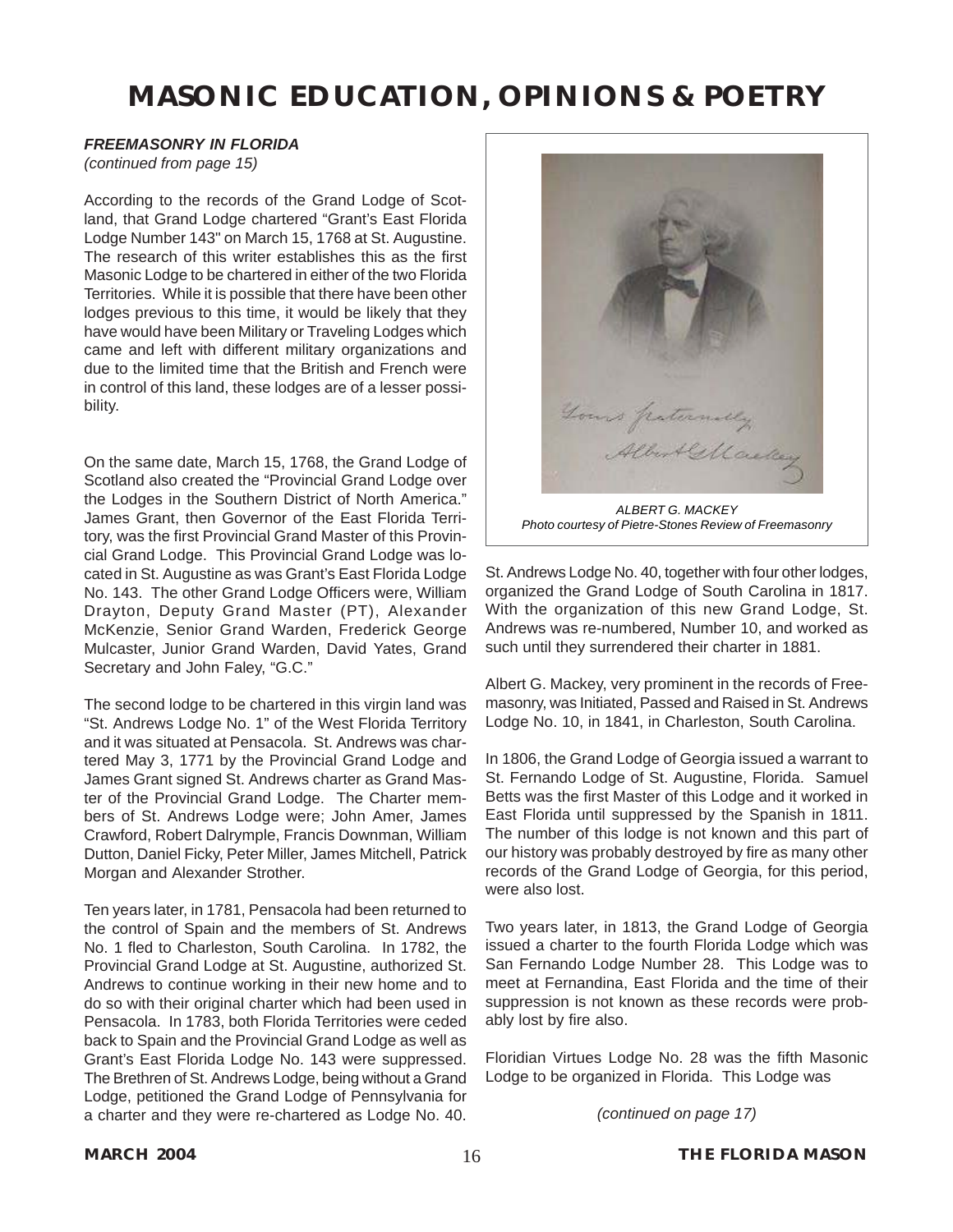#### *FREEMASONRY IN FLORIDA*

*(continued from page 16)*

chartered by the Grand Lodge of South Carolina on August 9, 1820 to meet in St. Augustine. The first Master was Worshipful Master Brother John Geiger. While we do not have records of when this lodge went defunct, we do have records that tell us that the Charter and Seal of this lodge were recovered by the Grand Lodge of Florida in 1868 but were lost in the fire in the Grand Secretary's Office on December 16, 1885.

The sixth Lodge to be chartered in the Florida Territory was also chartered by the Grand Lodge of South Carolina. This was the first lodge to be chartered in Florida after it became a possession of the United States and was known as the Territory of Florida instead of the East and West Territories as it had previously been known. This lodge was a Spanish speaking Lodge, chartered in 1824 as Esperanza Lodge Number 47 to meet at St. Augustine. Esperanza Lodge went defunct in 1827.

The Grand Lodge of Georgia chartered our seventh lodge on March 8, 1824 and it was Montgomery Lodge Number 30 which also met in St. Augustine. The first three line officers were John B. Strong, Worshipful Master, Thomas H. Penn, Senior Warden and Richard Murray, Junior Warden. The dates of chartering indicates that we had two Masonic Lodges, at this time, working in St. Augustine, Florida. One was a Spanish speaking lodge and the other an English speaking lodge. Our records do not tell us when Montgomery Lodge No. 30 went defunct but it would have been before 1830, when the Grand Lodge of Florida was organized.

Our eighth lodge was chartered in the Western part of the territory, at Pensacola, and was named Good Intention Lodge. This lodge was chartered in 1825, by the Grand Lodge of South Carolina, and went defunct in 1827. It is not certain whether this lodge was numbered 17 or 56 as it is mentioned in old records by both numbers. Inasmuch as the Grand Lodge of South Carolina chartered Lodge No. 47, at St. Augustine in 1824, it is the reasoning of this writer that there is a greater probability that Good Intention Lodge was numbered 56 in 1825.

The first Masonic Lodge in Florida to stand the test of time was Jackson Lodge No. 23. This was our ninth lodge and was chartered on December 19, 1825 by the recently organized Grand Lodge of Alabama. Jackson Lodge No. 23 was named for Major General Andrew Jackson and was to meet at Tallahassee, Florida. On November 21, 1824, thirteen Master Masons residing in Tal-

lahassee had petitioned the Grand Lodge of Alabama for a charter. These thirteen had memberships as follows: Six were Tennessee Masons, two were Florida Masons, one from each of Georgia, Mississippi and Indiana, one did not record his previous lodge and the other brother was from Union Mark Lodge of St. Augustine. This would have been the "Mark Masters Lodge" which was chartered by DeWitt Clinton, Grand High Priest of the General Grand Royal Arch Chapter of the United States of America, in 1822. This Mark Masters Lodge was named Union Mark Lodge and met in St. Augustine. I am not including it in this part of our history as one of our pre Grand Lodge, Lodges.



*Jackson Lodge as it stands today. "Florida's Oldest Lodge" Photo courtesy of Jackson Lodge No. 1 F.& A.M., Tallahassee*

The first three officers, at chartering, of Jackson Lodge No. 23, were Robert Butler, Worshipful Master, Robert W. Williams, Senior Warden and Isham Green Searcy, Junior Warden. These three brothers were all Tennessee Masons and were respectively from Cumberland Lodge No. 8 of Nashville, Nashville Lodge No. 3 of Nashville and Mount Moriah Lodge No. 18 of Murfreesboro.

On August 3, 1827, fifteen Master Masons who resided in Pensacola, petitioned the Grand Lodge of Alabama for a charter. The Grand Lodge of Alabama responded to their request and set Concord Lodge No. 29 to work under dispensation in July, 1828. This lodge worked under dispensation for about eighteen months but when the dispensation expired on December 8, 1829, the lodge was not chartered.

*(continued on page 18)*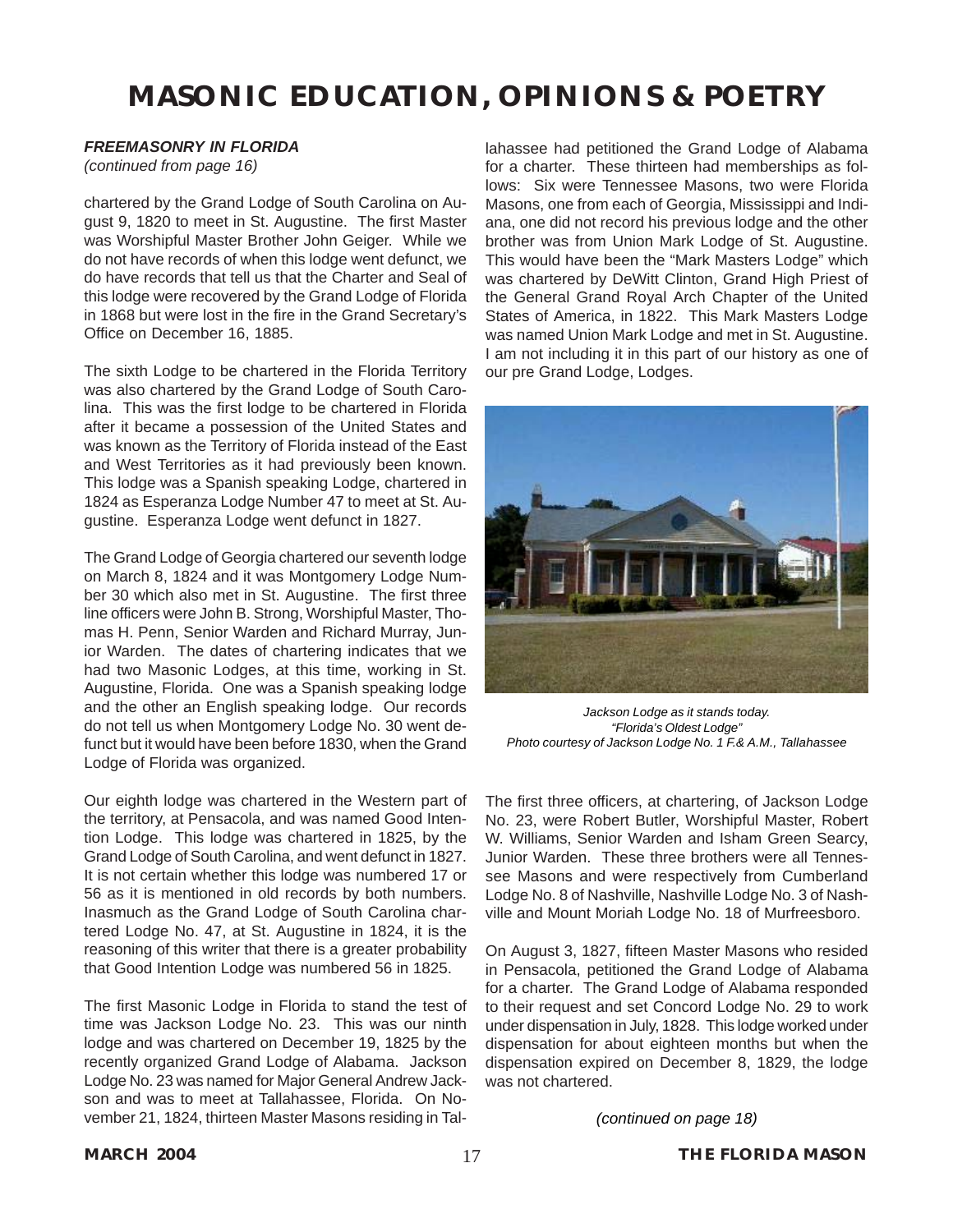#### *FREEMASONRY IN FLORIDA*

*(continued from page 17)*

Our eleventh and twelfth lodges, the last two lodges to be organized in the territory of Florida, before the organization of the Grand Lodge of Florida, were both chartered by the Grand Lodge of Georgia.

Washington Lodge Number 1, of Quincy, was chartered on December 2, 1828. The Grand Lodge of Georgia had issued a dispensation designating Brother Henry Yonge as the first Worshipful Master, Alexander Douglafs, Senior Warden and Henry Gee, Junior Warden. Before the new lodge could be set to work, January 24, 1828, Brother William Norwood as the first Treasurer and Brother William Smith as the first Secretary. The Worshipful Master appointed Brother R.C. Lister, Tyler, Brother John Lines, Senior Deacon, Brother Cyrus Dearborn, Junior Deacon and Brother Stockley Sidbury, Steward.



*Washington Lodge as it stands today. "Florida's OLDEST Lodge" Photo courtesy of Washington Lodge No. 1 F.& A.M., Quincy*

Harmony Lodge Number 2 of Marianna, Territory of Florida, worked under a dispensation from Right Worshipful Deputy Grand Master Daniel Hook of the Grand Lodge of Georgia and was granted a charter by that same Grand Lodge on Tuesday, December 8, 1829 during the three P.M. session. At the seven P.M. session on that same day, Brother "Exom" was authorized to consecrate the new lodge and install the officers at such time and place as may be convenient.

Up to this point in time, I have been able to authenticate only the twelve lodges shown herein, together with the Mark Masters Lodge at St. Augustine. For the purpose of establishing the history of Freemasonry in Florida, I shall consider only those which we have extant records for.

By early 1830, there were only three lodges that were still active in the Territory of Florida, Jackson Lodge No. 23 of Tallahassee, Washington No. 1 of Quincy and Harmony No. 2 at Marianna. The first of these was still working under their charter from the Grand Lodge of Alabama and the other two were both working under their charters from the Grand Lodge of Georgia.

By this time, in the southeastern part of this country, Grand Lodges had already been established in Virginia (1778), Georgia (1786), North Carolina (1787), Kentucky (1800), Louisiana (1812), Tennessee (1813), South Carolina (1817), Mississippi (1818) and Alabama (1821).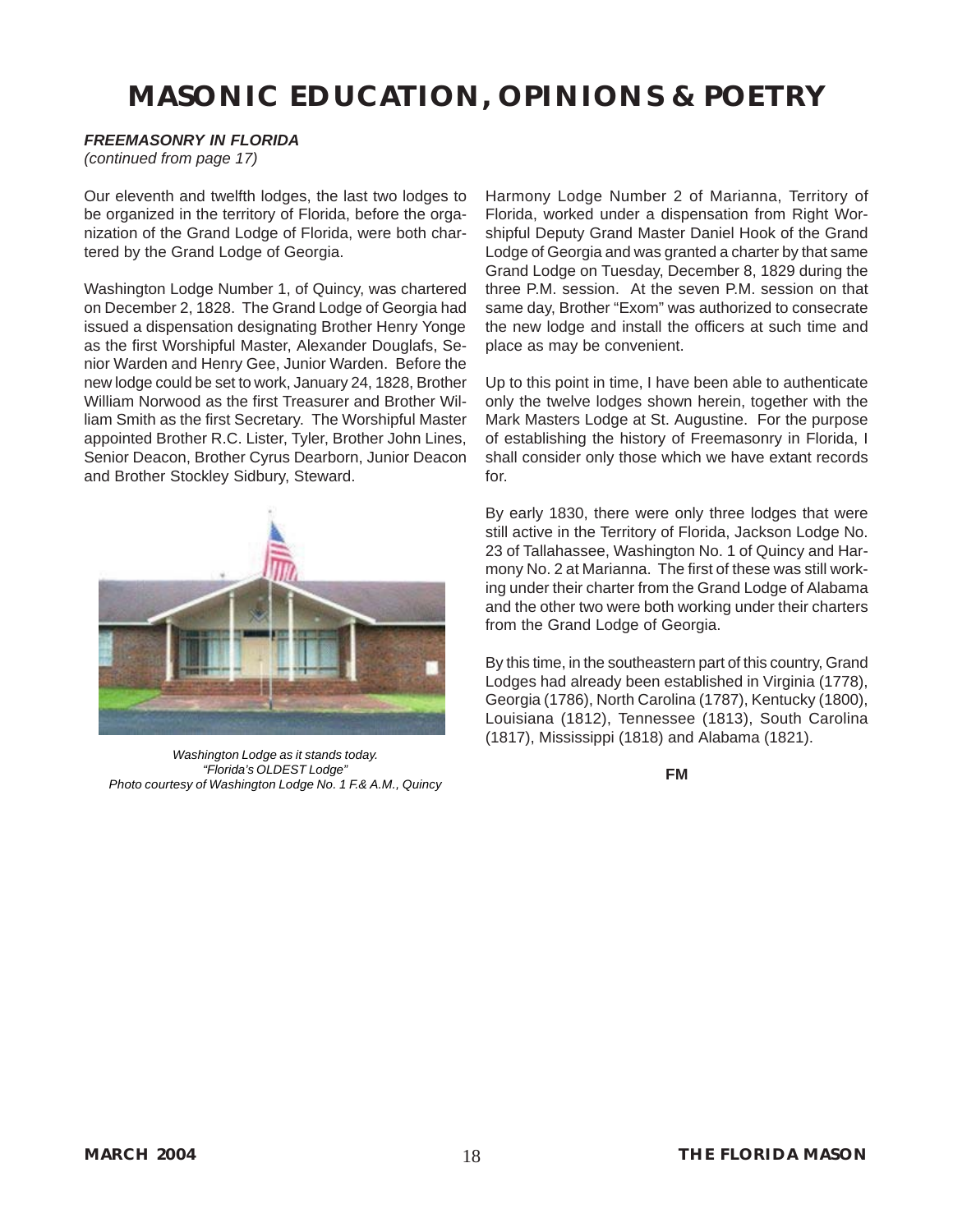#### *TURN SOMETHING NEGATIVE INTO SOMETHING POSITIVE*

*by [W:.Tim Bryce, PM](mailto:timb001@attglobal.net) Editor, THE FLORIDA MASON*

I'm one of those guys who believes that you shouldn't complain about something unless you have earned the right to do so. For example, I don't believe a person has a right to complain about the government if they do not at least vote in the general election. I have found this same phenomenon occurring in the Lodge as well. The people who are quick to criticize the current line of officers are the same people who haven't lifted a finger to help out around the Lodge. We are all too familiar with the line, *"That's not how we did things in my day."* Well, you know what? Its not your day anymore. What worked twenty or thirty years ago doesn't necessarily work today and our officers need to try new things to adapt to changing times.

But beyond this, I'm seeing a lot of simple negativity in the Lodge, and not just from our older members. I am reminded of the expression, *"Is the glass half empty, or half full?"* I came to my Lodge because I saw the glass half full; I saw huge potential, not problems. Consequently, I got involved and found myself going through the chairs. I have been involved with a lot of volunteer organizations, everything from homeowner associations to computer societies and sports/educational associations. Never have I seen such negativity as I have seen lately on the sidelines of Blue Lodges. We can think of a multitude of reasons why we shouldn't do something and little as to why we should. Some common expressions heard in Lodges:

*"It can't be done."*

*"Its too much work; It will take too long."*

*"Why should we waste our time?"*

*"Can't we just give them some money instead?"*

*"It wouldn't be prudent."*

*"We've never done that before."*

*"Let's send it to committee until another time."* (Translation: *"Let's bury it."*)

*"We don't have time to do it right."* (Translation: *"We have plenty of time to do it wrong."*)

If you tell someone enough times that they are wrong for trying to do something, eventually they start to believe it, throw up their arms, and do nothing, particularly in a volunteer organization. I am reminded of Bro. Winston Churchill who once said, *"Any fool can see what's wrong with something. But can you see what's right?"*

Instead of offering negative criticisms, how about some positive suggestions for a change? One of the first lessons I learned in business was not to criticize something unless I had a proposed alternative to it. In other words, do your staff work and don't just bring up problems; introduce solutions as well. Its one thing to criticize, its quite something else to offer alternatives. Turning something negative into something positive can be challenging, but it is a much more constructive path to take. Next time you have a beef with your officers, try offering some positive suggestions as opposed to just negative criticisms. Remember, we're all supposed to be on the same team.

**FM**



**www.phmainstreet.com/mashome**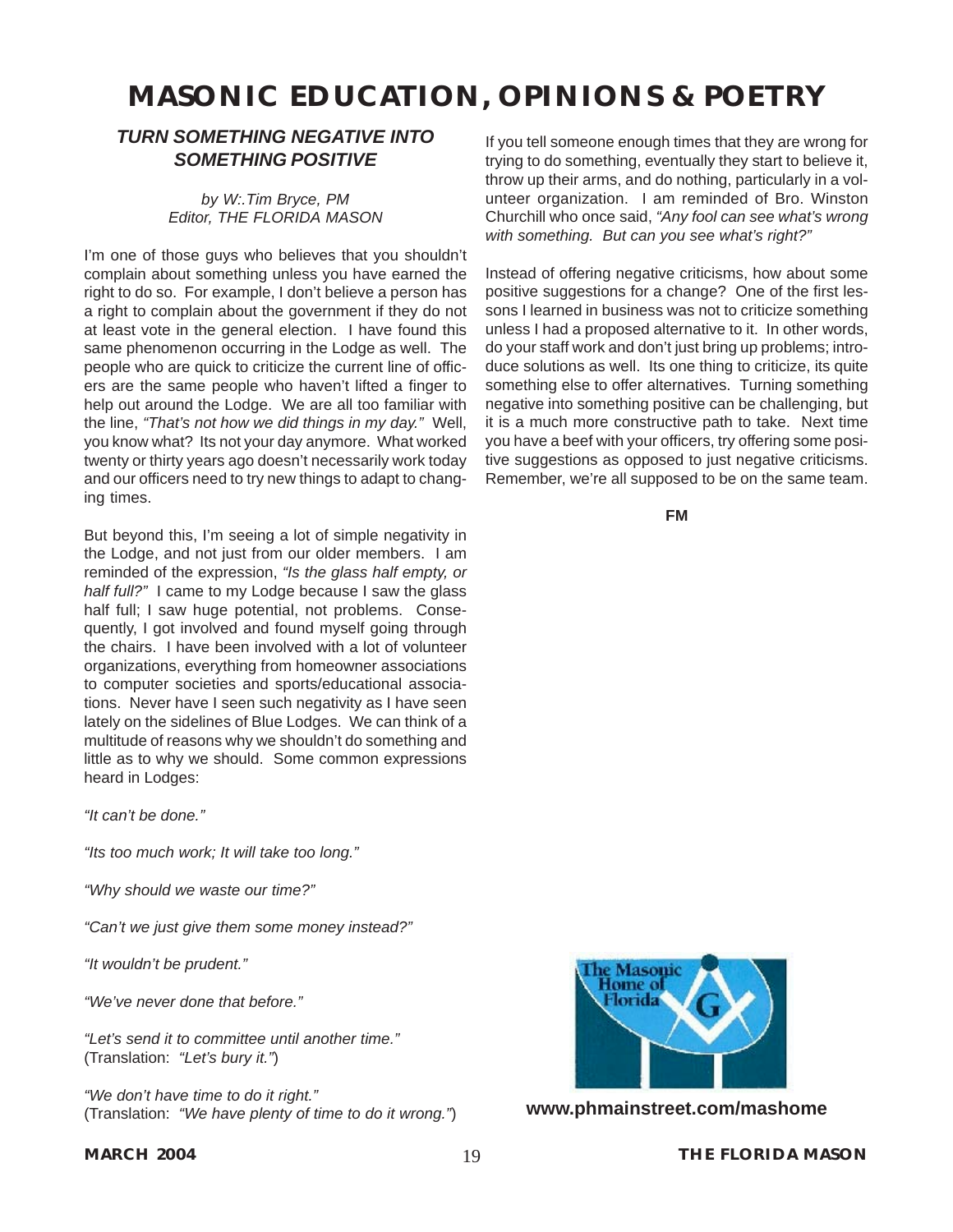#### *IDEAL OF A FREEMASON*

If you see a man who quietly and modestly moves in the sphere of his life; who, without blemish, fulfils his duty as a man, a subject, a husband and a father; who is pious without hypocrisy, benevolent without ostentation, and aids his fellow man without self-interest; whose heart beats warm for friendship, whose serene mind is open for licensed pleasures, who in vicissitudes does not despair, nor in fortune will be presumptuous, and who will be resolute in the hour of danger.

The man who is free from superstition and free from infidelity; who in nature sees the finger of the Eternal Master; who feels and adores the higher destination of man; to whom faith, hope and charity are not mere words without any meaning; to whom property, nay even life, is not too dear for the protection of innocence and virtue, and for the defense of truth;

The man who towards himself is a severe judge, but who is tolerant with the debilities of his neighbor; who endeavors to oppose errors without arrogance, and to promote intelligence without impatience; who properly understands how to estimate and employ his means; who honors virtue though it may be in the most humble garment, and who does not favorer vice though it be clad in purple; and who administers justice to merit whether dwelling in palaces or cottages. The man who, without courting applause, is loved by all noble-minded men, respected by his superiors and revered by his subordinates; the man who never proclaims what he has done, can do, or will do, but where need is will lay hold with dispassionate courage, circumspect resolution, indefatigable exertion and a rare power of mind, and who will not cease until he has accomplished his work, and then, without pretension, will retire into the multitude because he did the good act, not for himself, but for the cause of good!

If you, my Brethren meet such a man, you will see the personification of brotherly love, relief and truth; and you will have found the ideal of a Freemason.

> *- courtesy of Bro. C.J. Jennings [Gulf Beach Lodge No. 291 F.& A.M.](#page-8-0) Madeira Beach*

> > **FM**

#### *Your ad would look great here!*

Contact Tim Bryce to place an order: Tel: 727/786-4567 E-Mail: [timb001@attglobal.net](mailto:timb001@attglobal.net)

Advertising rates are posted on page 2 of this publication.



**[www.phmainstreet.com/mashome](#page--1-0)**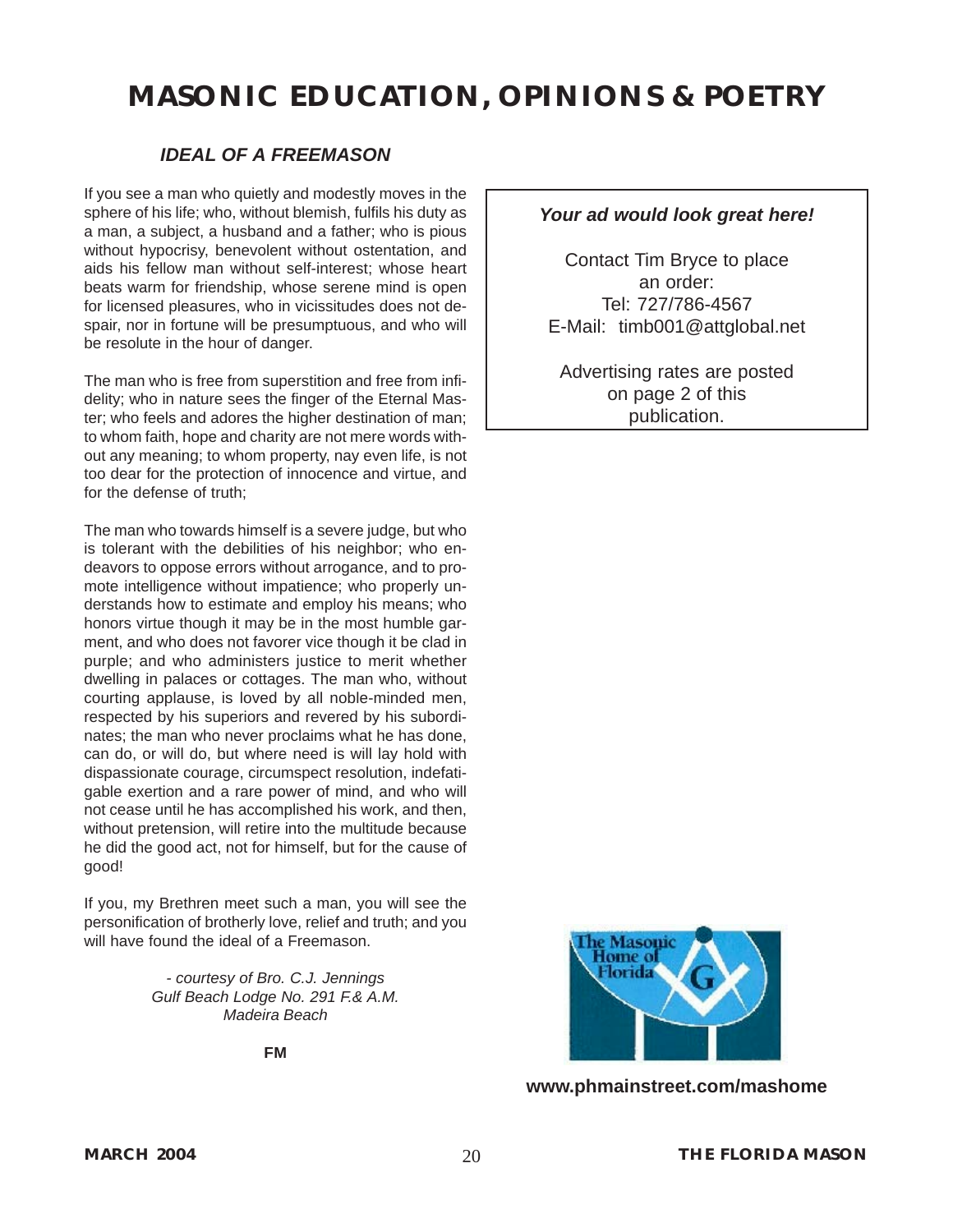### *GRAND LODGES IN OTHER JURISDICTIONS*

## *THE GRAND LODGE OF IRELAND*



*FREEMASONS' HALL Molesworth Street Dublin*

Freemasons' Hall has been the headquarters of Freemasonry in Ireland since its construction in the 1860s. Although the Grand Lodge of Ireland, the governing of Irish Freemasonry, has been in existence since the 1720s, this was the first purpose-built and permanent home. Built to a prize-winning design by a Birmingham architect, Edward Holmes, the Hall was erected on the site of the town-house of the first Grand Master, Richard 1st Earl of Rosse. Before the Hall was built, the Grand Lodge of Ireland had a number of temporary homes in Dublin city, including No. 19 Dawson Street and Commercial Buildings, Dame Street. The building houses a number of meeting rooms, each one of which is decorated in a different architectural style, as well as dining rooms, administrative offices, a library and museum. Much of the original Victorian interior survives.

*(continued on page 22)*



*Late 19th century stained glass window depicting the allegorical figure of Charity. Stairwell, Freemasons' Hall.*



*The Grand Chapter of Prince Masons Room, decorated in a mixture of mock Tudor and Gothic styles.*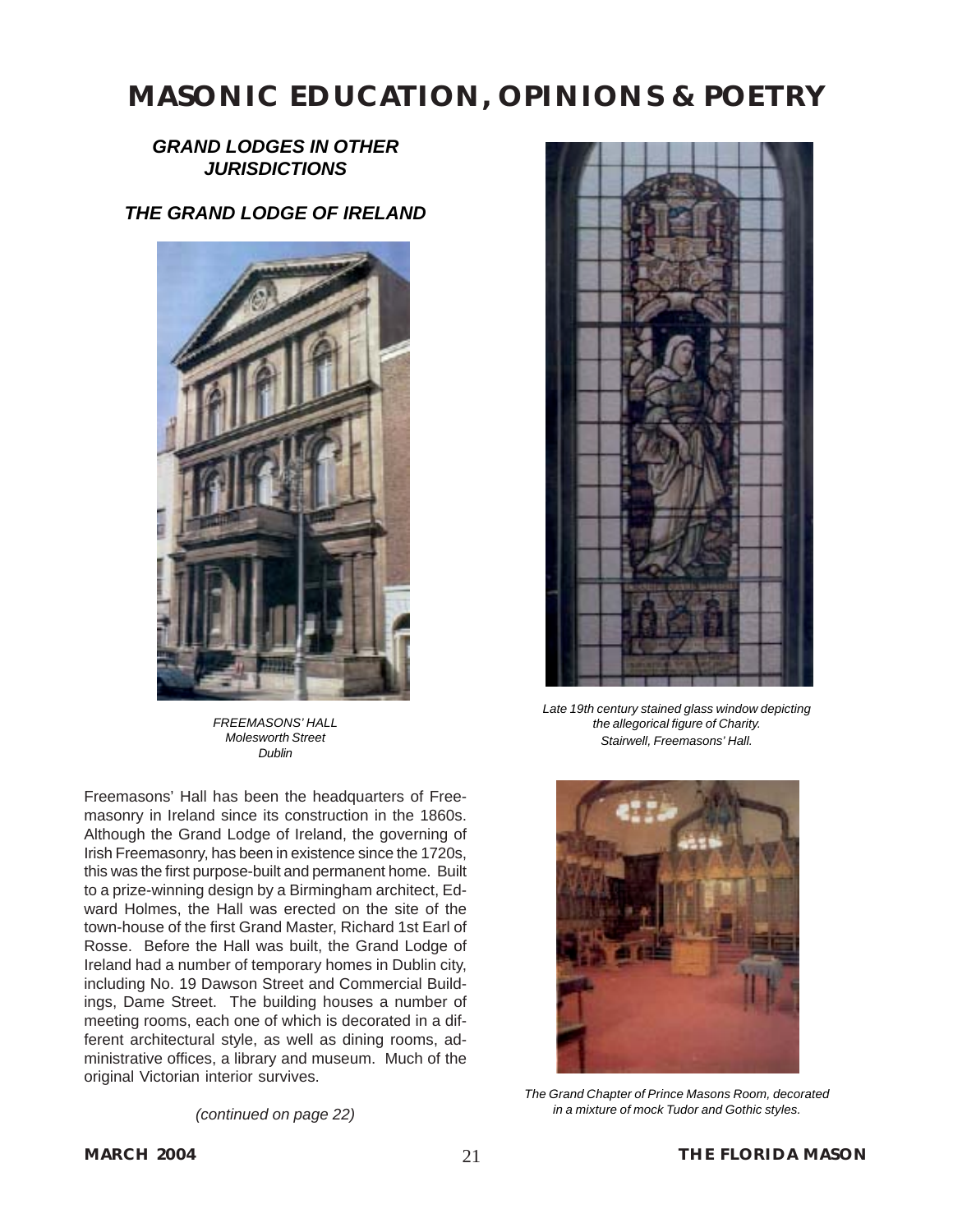## *THE GRAND LODGE OF IRELAND*

*(continued from page 21)*





*Photos and text courtesy of W:.William K Houston, PM Assistant Secretary houston@prioryplace7.fsnet.co.uk St. Johns Lodge No. 788 Cairncastle, Northern Ireland http://www.geocities.com/stjohns788/*

*Reproduction of a late 18th century engraving showing 'A Free Mason Formed out of the Materials of his Lodge.'*



*Print of an early 19th century cartoon showing 'A meeting of Freemasons for the admission of Masters'. Grand Lodge museum.*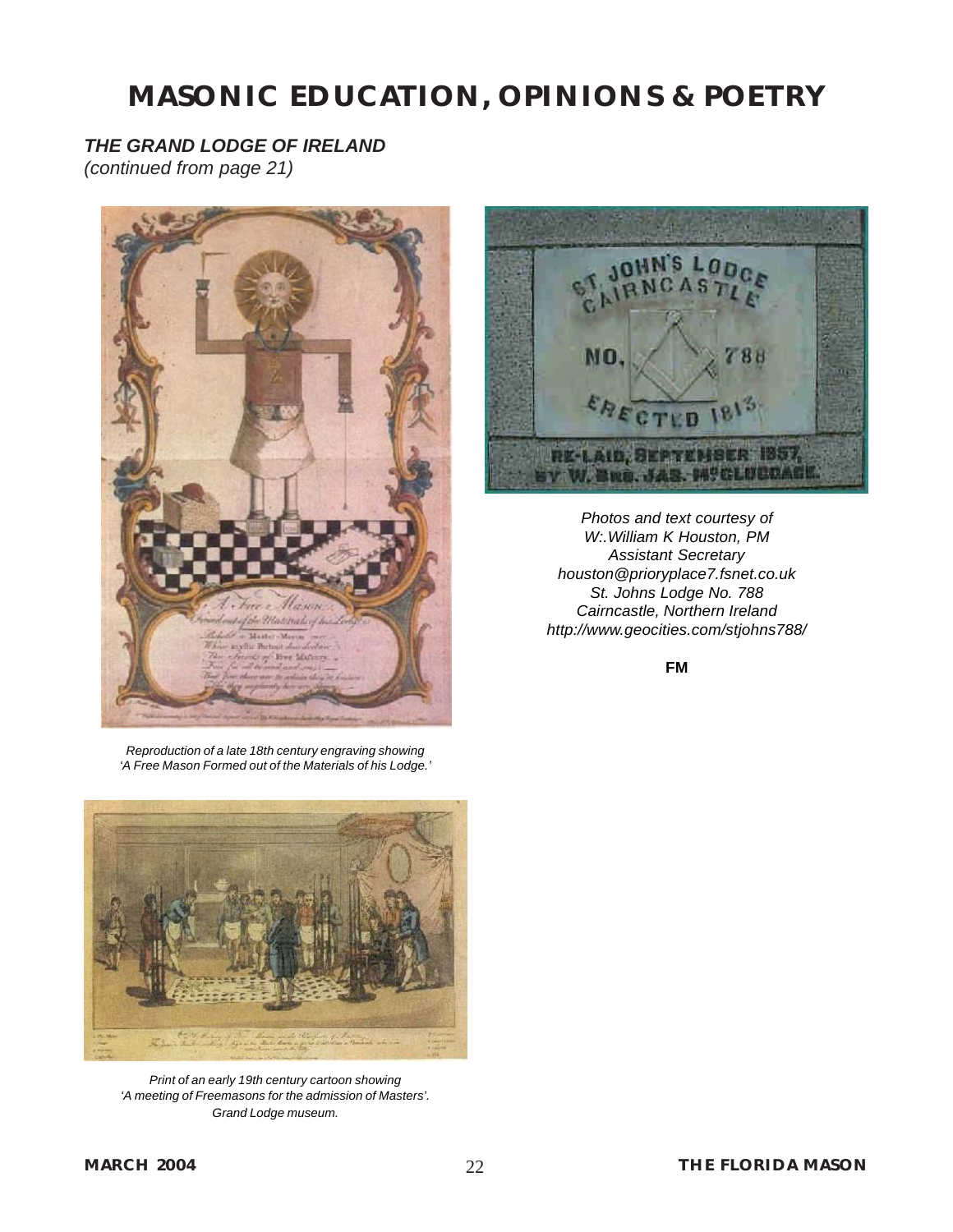### **"COMINGS AND GOINGS"**



*CONCORDE'S LAST FLIGHT* The Concorde gets an escort on its last trans-Atlantic crossing. Courtesy of Bro. Paul Ergler of Dunedin Lodge No. 192 F.& A.M



*QUEEN MARY 2 ARRIVES IN FLORIDA* The Queen Mary 2, the largest luxury ocean liner ever constructed, as it approaches its winter home of Port Everglades in Fort Lauderdale on Monday, January 26th, 2004, following its first trans-Atlantic voyage from Southampton, England. Photo courtesy of the Sun-Sentinal/Lou Toman.